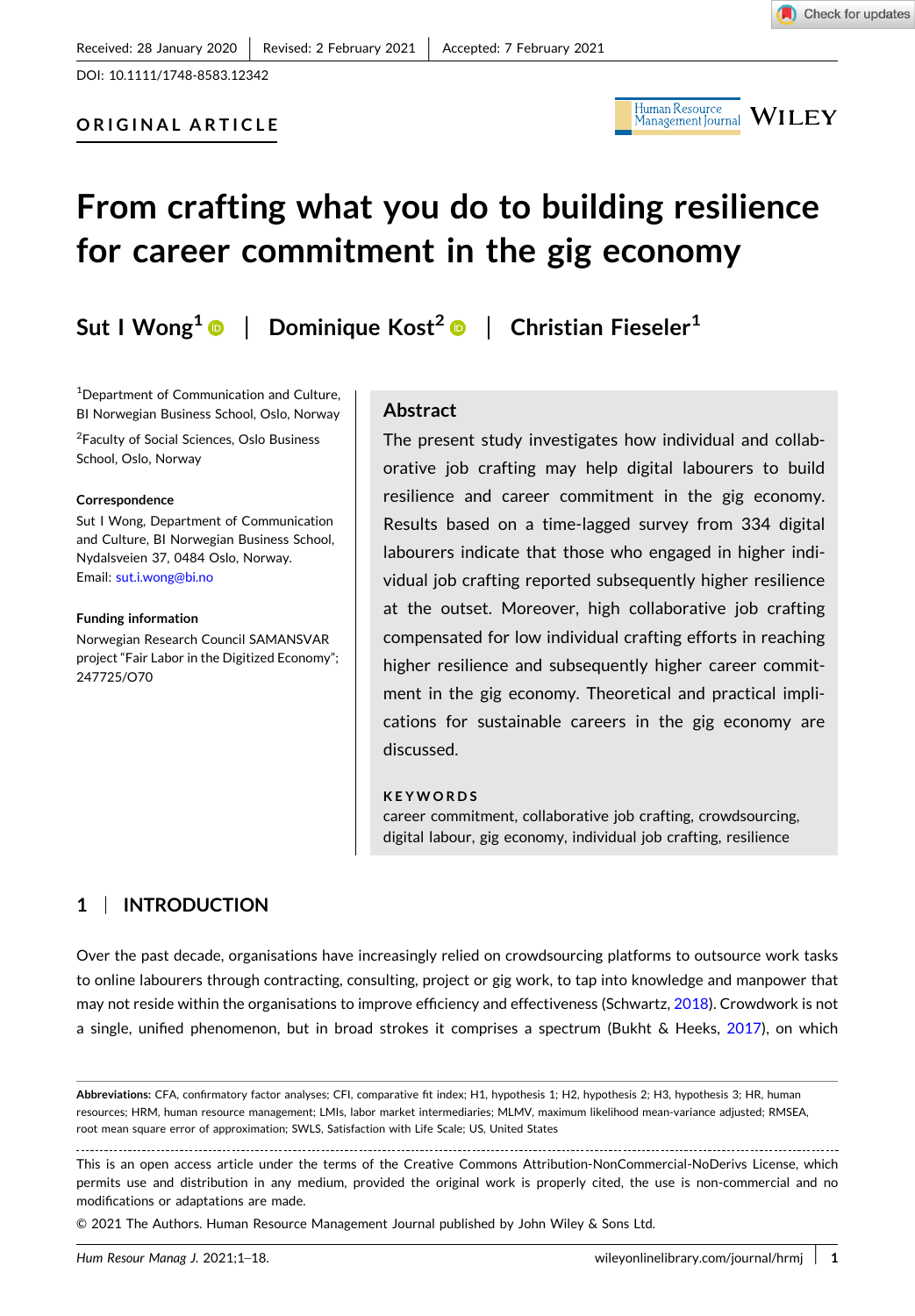#### **Practitioner notes**

#### **What is currently known**

- � While individuals find it hard to develop a proper career in the gig economy, a platform's long‐term financial viability critically relies on the retention of a core workforce over time.
- � While many individuals find being active in the gig economy appealing, actually working in a platform environment is quickly found to be demotivating due to a comparative lack of interaction with peers.

#### **What this paper adds**

- Our findings reveal that individual- and-collaborative-job crafting activities with other individuals in a wider community, on- and off-platform, are positively related to resilience and intention to stay active on a platform.
- � High involvement in collaborative crafting efforts may, to a certain degree, help digital labourers with low levels of individual crafting efforts to build resilience.

#### **The implications for practitioners**

- � Our research sheds light on the importance for platforms to foster supportive community networks that enable individuals to better thrive in the gig economy.
- � Digital platforms are recommended to provide training on how digital labourers can proactively craft their work on the platforms.

platforms facilitate work that is performed either online or offline, and is nonetheless digitally mediated via technology (Huws et al., [2018](#page-17-0)). In this study, we focus on freelancing sites that advertise microwork with various skills, for example, software development or human intelligence tasks, via crowdsourcing platforms such as Upwork, ClickWorker and 99designs (Lehdonvirta et al., [2018](#page-17-0)).

While online digital labour is praised for its potential to, for instance, leverage previously untapped creativity or talents, scholars have expressed concerns regarding its sustainability and the challenges associated with this new type of employment relationship (Spreitzer et al., [2017\)](#page-17-0). Particularly, from a job design perspective, the extremely virtual environment, with little to no human managerial oversight, little interaction with task providers, and often uncontextualised nature of tasks, make it challenging for digital labourers to see task significance and/or how their work relates to others (Kost et al., [2018](#page-17-0)). Additionally, digital labourers receive limited to no traditional human resource management (HRM) support, such as promotions, skill training, career development, job security and so forth (Spreitzer et al., [2017](#page-17-0)).

The role of HR in the management of digital labourers is complicated by several factors. They typically have employment relationships with multiple organisations, but these relationships are often short or sporadic, making continued participation and organisational commitment a challenge (Deng & Joshi, [2016\)](#page-16-0). Furthermore, a digital worker is considered a contractor—not an employee—whose career success relies more heavily on them as a digital labourer than it does on a traditional employee (Connelly & Gallagher, [2006](#page-16-0)). That is, without HRM support structures, pursuing a successful career in the gig economy requires commitment and resilience (Ashford et al., [2018\)](#page-16-0). Despite its importance to participation in the gig economy, the factors cultivating resilience and career commitment in the gig work environment have received considerably little research attention and have mostly taken an economic and labour relations perspective with a top‐down job design approach. In general, this calls for revisiting the HRM literature related to increased worker reliance on technology and new working arrangements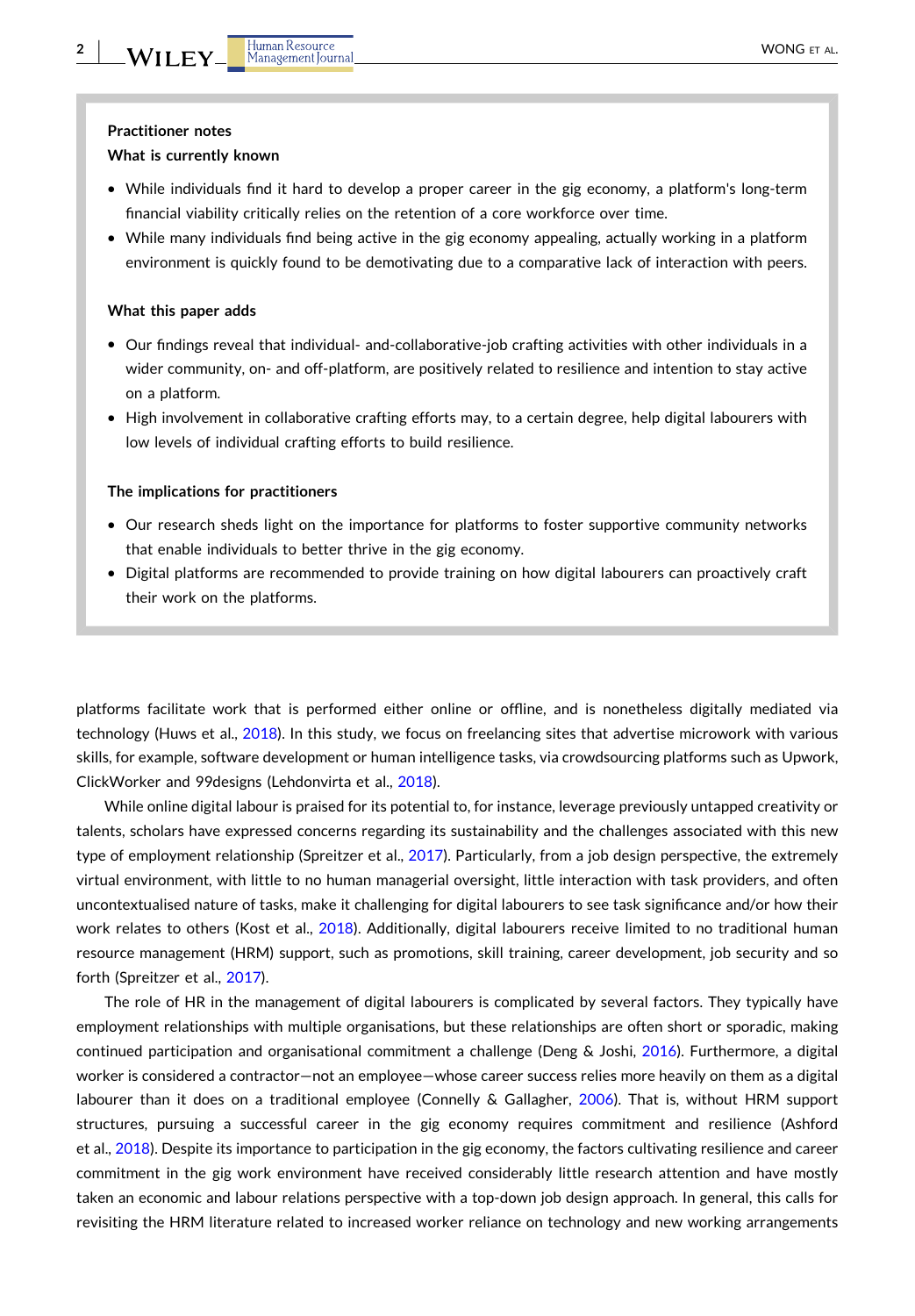(Colbert et al., [2016](#page-16-0)). Particularly, we advocate for a bottom‐up HR approach, and consider how empowering digital labourers to increase resilience, that is, the capacity to rebound from adversity, hardships or even positive events (Luthans et al., [2006\)](#page-17-0) may subsequently lead to increased career commitment in the gig economy.

In this study, we employ such a bottom-up approach and propose that digital labourers cope with hardships associated with crowdworking by job crafting, which we define as an effort to make changes to their job to better align their work with their values, objectives and likes. These efforts include proactive behaviours directed at changing how digital labourers understand the meaning of their work and their work identity (Leana et al., [2009](#page-17-0)). For instance, crowdworkers often seek to upskill themselves in order to meet the skill demands of platform clients, thus allowing them to be considered for the types of work tasks they observe to be most frequently offered at higher rates (Lehdonvirta et al., [2018](#page-17-0)). Moreover, a study by Leana et al. [\(2009\)](#page-17-0) supports the idea that the benefits of job crafting may be even greater if workers job craft collaboratively. Collaborative job crafting, in which members of a professional community jointly make changes to their work to meet shared objectives, encourages individuals to share their work experiences and enables regular interaction. We refer to collaborative crafting for digital labourers as practices through which digital labourers, together through the use of communication technology, become more literate in negotiating algorithmic workforce management, develop intuitions, experience teamwork on temporary projects and share business and task advice (cf., Grey et al., [2016\)](#page-16-0). However, due to the isolated work nature on platforms, the existence of collaborative initiatives may not seem apparent to some digital labourers. For those who engage in collaborative initiatives, such proactive engagement may signal rather robust crafting endeavours to break out from isolation to take charge of one's work situation (Petriglieri et al., [2019](#page-17-0)). Considering digital labourers may take advantage of opportunities to craft their job vis‐à‐vis themselves (i.e., their own activities or perceptions) and others (i.e., interactions), an interesting question then arises regarding whether and to what extent the two types of job crafting, that is, individual and collaborative job crafting, combined, may help digital labourers cope with the hardships of gig work environments and subsequently their commitment to such careers.

By investigating how individual and collaborative job crafting may relate to digital labourers' resilience and their career commitment, the intended contributions of the study are threefold. First, in addition to individual job crafting, we examine collaborative job crafting behaviour in a relatively isolated online work environment. We aim to extend understanding of how individuals in this environment may go beyond their boundaries in shaping their work when crafting their work alone could be difficult. More importantly, we aim to provide managerial implications for how platforms, HR departments and labour activists may foster individual and collaborative job crafting among digital labourers. Second, research on how the combination of individual and collaborative job crafting may influence work outcome is scant (Chen et al., [2014](#page-16-0)), in particular among digital labourers. Therefore, our study aims to contribute to job crafting theory, so to further understand the potential combined effects of individual and collaborative job crafting efforts. Third, we aim to contribute to career research, of which nontraditional career settings due to technology advancement, are recognised to be largely understudied, yet needed (Sullivan & Baruch, [2009](#page-17-0)).

# **2** <sup>|</sup> **THEORY AND HYPOTHESES**

# **2.1** <sup>|</sup> **Gig work—the new nonstandard employment model**

Crowdsourcing functions as a marketplace for the mediation of both physical and digital tasks––the latter carried out online from initial instruction to completion and evaluation (Lehdonvirta et al., [2018](#page-17-0)). The technological foundations of these digital marketplaces can be considered a form of labour market intermediaries (LMIs). Most of these platforms function as spot markets, largely impeding the establishment of substantial, long-term work relationships (Schwartz, [2018](#page-17-0)). In its current state, from a career research perspective, the body of knowledge on the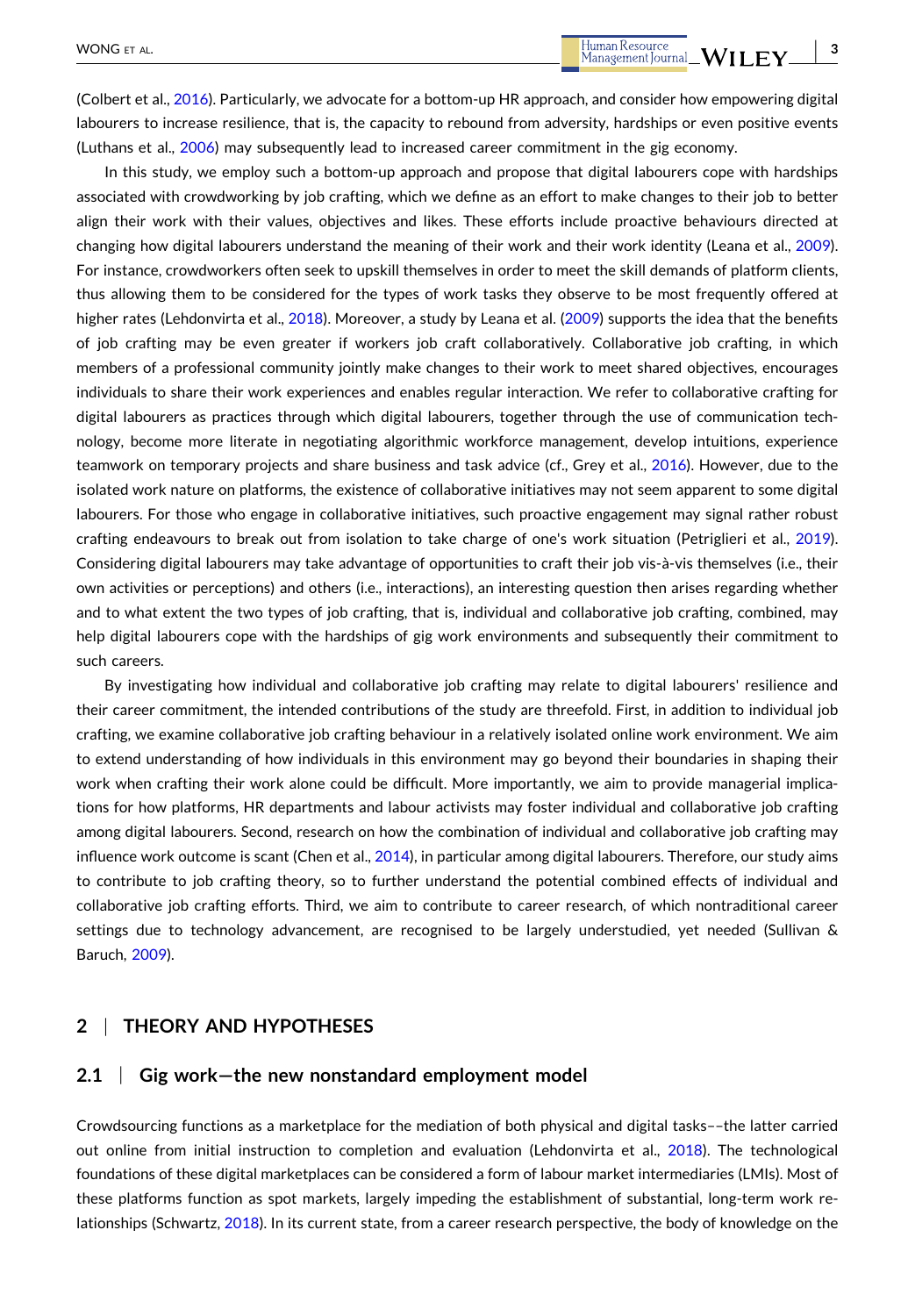digital economy is characterised by definitional ambiguity and a variety of discipline-specific interpretations (cf., Sullivan & Baruch, [2009](#page-17-0)). Accordingly, there is a growing body of empirical research in adjacent research streams on precarious creative-and-knowledge workers (Petriglieri et al., [2019;](#page-17-0) Schwartz, [2018\)](#page-17-0) that informs a significant amount of the thinking around digital labour in the gig economy. Moreover, there is much room for exploration regarding HR theories and practices, as established findings and practices are much less applicable to this emerging, dispersed, desynchronised and anonymous workforce (e.g., Dundon & Rafferty, [2018\)](#page-16-0).

While many digital labourers identify with their work and respective careers (Spreitzer et al., [2017\)](#page-17-0), Deng and Joshi [\(2016\)](#page-16-0) reported that workers experience gig work as oscillating between two extremes: empowerment and marginalisation. The experience of being marginalised is often exacerbated by a platform's policy to make human workers more invisible and the fostering of transient, task-based and short-lived relationships creates a disconnection between the worker and the outcome of their work (Bukht & Heeks, [2017\)](#page-16-0). These policies are often driven by organisational and specifically, HR‐related efforts, to perpetuate their digital labourers' lack of employee treatment to avoid providing things like benefits, salary and paying additional taxes (Connelly & Gallagher, [2006](#page-16-0)). Conversely, research has shown that tasks that provide meaningful, cognitive benefits and context, allude to social impact and relate to workers' interests are conducive to organisational commitment and quality of work (Wrzesniewski & Dutton, [2001\)](#page-17-0). This said, some researchers such as Dundon and Rafferty [\(2018\)](#page-16-0) advocate for HR departments to develop policies or guidelines for what tasks are appropriate for digital labourers to take upon in order to make gig work more rewarding.

### **2.2** <sup>|</sup> **Individual job crafting and resilience**

Job crafting is concerned with how workers respond to opportunities to actively alter the task and relational boundaries of their jobs, on either physical or cognitive levels (Wrzesniewski & Dutton, [2001](#page-17-0)), and is associated with positive outcomes on the individual and the organisational level. On the individual level, job crafting is associated with increased meaningfulness of work, work engagement and adaptivity, job satisfaction and perfor-mance (Berg et al., [2008](#page-16-0)). At the organisational level, job crafting is associated with changes in products, services, markets and job design (Berg et al., [2008](#page-16-0)). With these organisational outcomes in mind, HR practices are beginning to adapt to the nature of crowdwork to better encourage these outcomes.

In the case of gig work, it is common for digital labourers to work in relative isolation with somewhat limited opportunities to build and/or to collaborate with workers. This commonality may reflect self‐initiated preferences and behaviours as well as organisational efforts to keep them removed from the organisation, opposite of generally agreed upon and traditional HR goals (Connelly & Gallagher, [2006](#page-16-0)). Nonetheless, although limited, there are collective initiatives to collaborate, often via online labour communities. For instance, MTurkers have active online communities, on which they exchange experiences, share information on how to find well paid tasks and how to avoid dubious requesters. Other sectors, such as creative freelance designers, have also created active online occupational communities that support workers facing unclear career trajectories and unpredictable compensation with knowledge sharing and coordinated work (Schwartz, [2018\)](#page-17-0). Not only does this demonstrate how workers craft individually, but also how they organise themselves collectively to reach common goals (Harris et al., [2019\)](#page-16-0). This highlights how some individuals, with lacking HR and organisational support, have taken it upon themselves to develop their own practices of support.

Jobs are traditionally considered positions workers hold to earn resources, such as money, in return. The work involved with a job is not an end in itself, but a means that allows an individual to acquire the resources needed to suit their lifestyle preferences (Wrzesniewski et al., [1997](#page-17-0)). Commonly, what makes a job good or bad is dependent on its job characteristics, including skill variety, task identity, task significance, autonomy and feedback (Oldham & Hackman, [2005\)](#page-17-0). The precariousness of gig work, involving high job insecurity due to its on-demand nature and the largely parcelled activities performing microtasks is well recognised (Bukht & Heeks, [2017](#page-16-0)). Based on the job design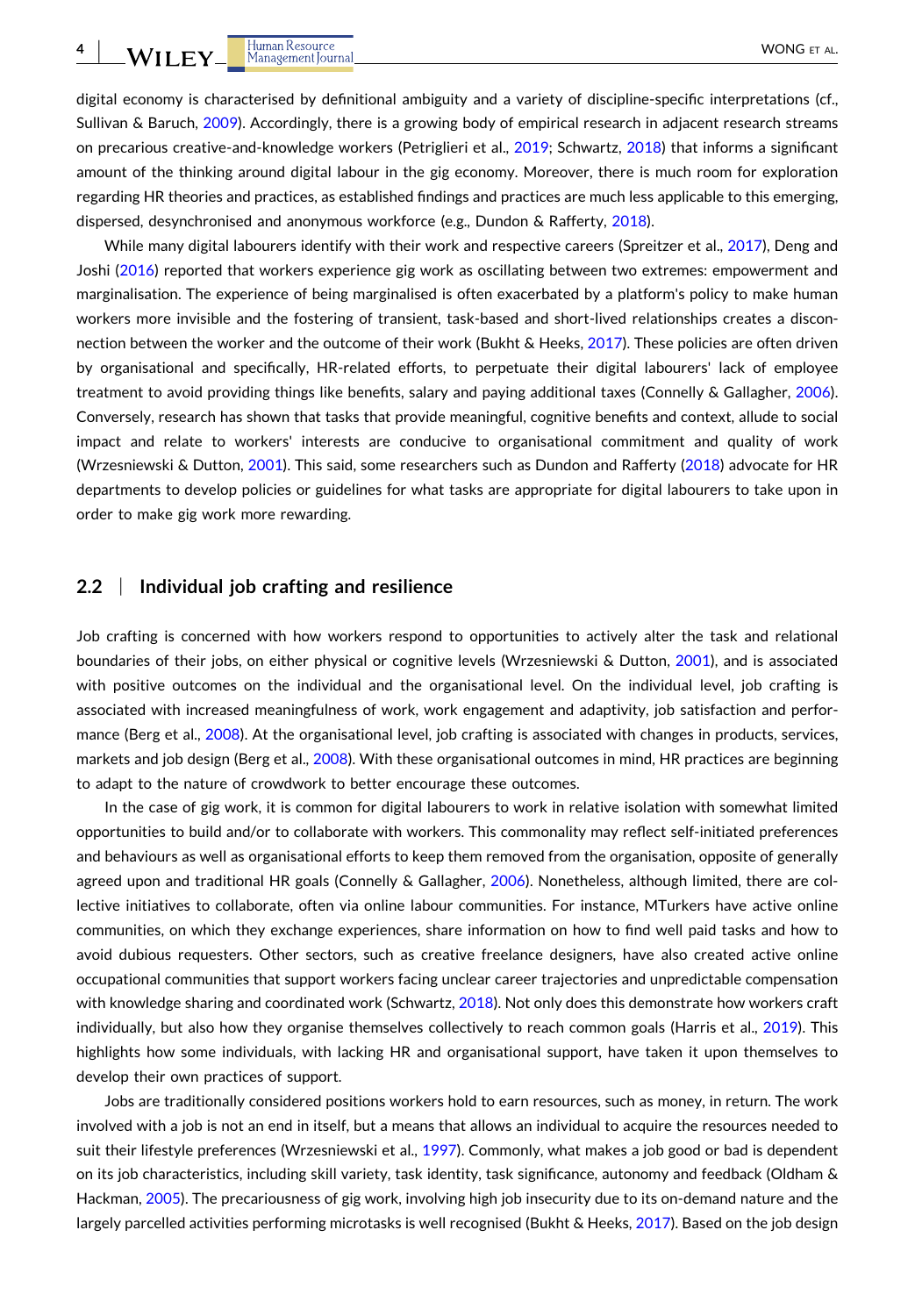perspective, the seemingly insufficient justification conditions, defined by isolation from other workers and alienation from the end product of their work, can be demotivating and difficult for some to cope with (Grant, [2007](#page-16-0)). Conversely, the precarious work conditions can serve as a source of motivation for job crafting to assert control over one's work, to avoid alienation and to cope with adverse work conditions (Petriglieri et al., [2019](#page-17-0)). Indeed, research suggests that job crafting can be used to increase one's capacity to cope with adverse and stressful work situations, that is, resilience (Kossek & Perrigino, [2016\)](#page-17-0).

In the positive psychology literature, resilience is described as psychological capital, which is a resource for coping and the ability to recover from adverse situations and stress. Resilience can be built through positive change and adjustments (Luthans et al., [2006](#page-17-0)) to overcome challenging situations, such as difficult or transient job demands and environments. Resilience has been found related to access to resources (Kossek & Perrigino, [2016](#page-17-0)), thus becoming particularly relevant to online labourers, whose contextual challenges and lack of HR support have been discussed. In light of the potential for close working relationships being eroded, and lack of training and development opportunities offered by HR (Colbert et al., [2016\)](#page-16-0), it is likely that sustained crowdwork participation involves a degree of resilience. Building resilience thus requires adaptive behaviours, such as job crafting, to foster positive emotions about one's work (Caza, [2009](#page-16-0)). Individuals can craft their jobs to align job demands with their capacity to manage their workload to conserve resources (Solberg & Wong, [2016\)](#page-17-0). Workers can also engage in cognitive crafting behaviours, that is, altering the way one sees one's job, that is, cognitive boundaries (Wrzes-niewski & Dutton, [2001](#page-17-0)). Job crafting is inherently self-motivated and centres on how an individual perceives their work in alignment—or misalignment—with their preferences (Tims et al., [2012](#page-17-0)).

Considering that digital labourers have relatively high autonomy and are solely responsible in terms of when and where they work, there can be less hierarchical restrictions that could hinder their job crafting activity. Digital labourers can, for instance, broaden the scope of their work by trying different types of tasks or increase the number of tasks they perform to qualify for better paying jobs. Individuals may build greater coping resources by altering their work demands and/or their work conditions to align more with their own preferences (Kossek & Perrigino, [2016](#page-17-0)). Thus, employing job crafting as a form of adaptive behaviour makes it likely that digital labourers would develop greater capacity for resilience. Hence, we hypothesise:

**H1** *Digital labourers' individual job crafting is positively related to resilience.*

### **2.3** <sup>|</sup> **Collaborative job crafting as a moderator: A complementary role**

Job crafting, although possible to do alone, has shown beneficial results when performed collaboratively (e.g., Bakker et al., [2012](#page-16-0); Leana et al., [2009\)](#page-17-0). In the job-crafting literature, individuals can engage with members of work groups who share common events and similar work processes to pursue collaborative activities to alter their task boundaries and work practices (Leana et al., [2009\)](#page-17-0). Adapting this definition, collaborative job crafting for digital labourers would involve engaging in regular communication and sharing knowledge with other workers in the community as an attempt to make changes to work or practices on crowdsourcing platforms better fit their values and preferences. Traditionally, formal and informal interdependence among workers in an organisation fosters collaborative crafting (Leana et al., [2009](#page-17-0)) via HR efforts, the office setting and teamwork. The adverse conditions and challenges that digital labourers share inherently hinders this, but alternatively, can motivate them to jointly change their common obstacles.

In traditional work settings, collaborative and individual job crafting contribute to different outcomes. Specifically, while individual job crafting efforts serve to help individual work outcomes, collaborative job crafting helps improve team outcomes, especially when task interdependence among team members is high (Tims et al., [2012](#page-17-0)). However, on crowdsourcing platforms, digital labourers rarely engage in team assignments, as most of the work is meant to be done individually. Therefore, the work and working conditions that digital labourers are likely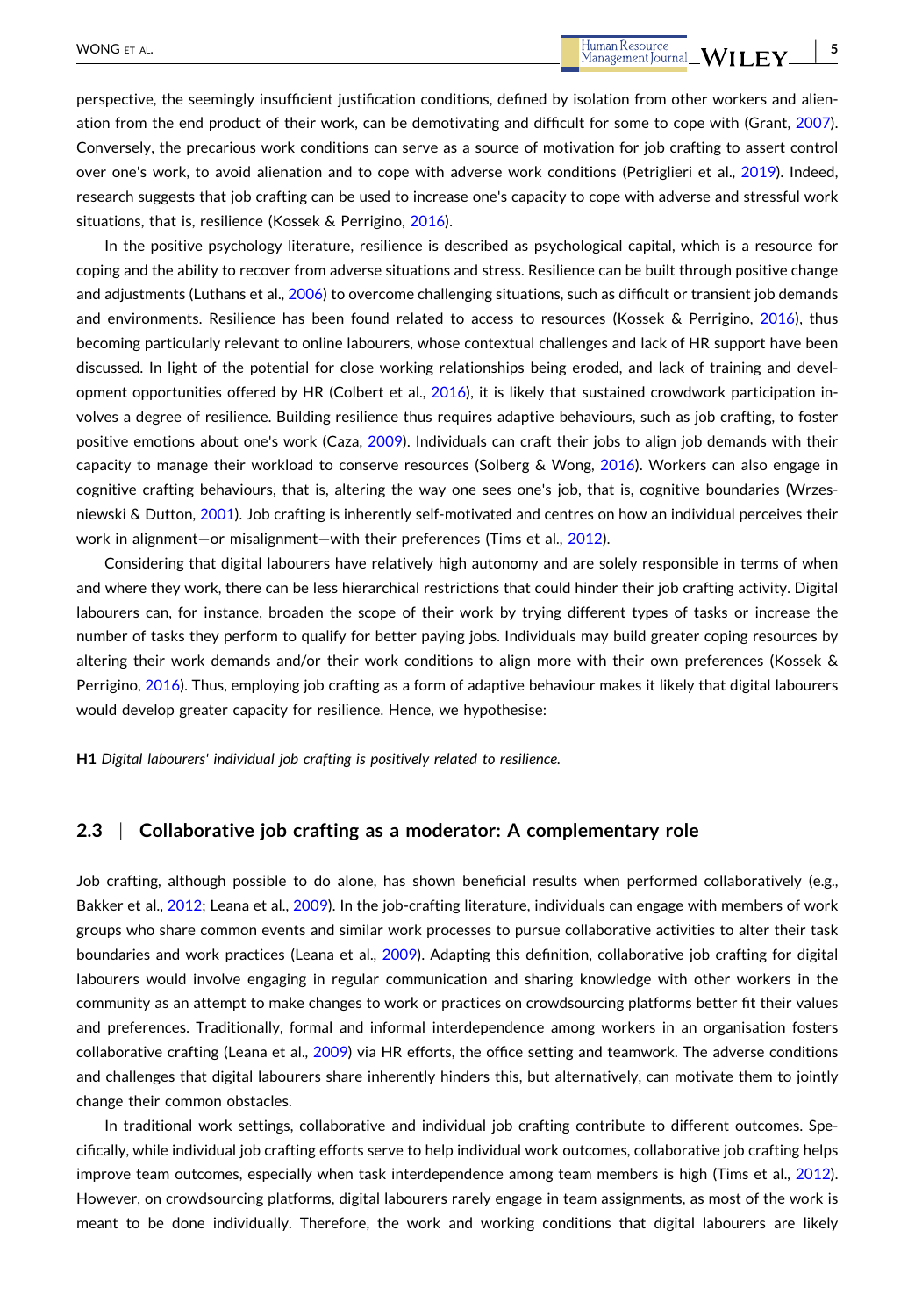concerned with are at the individual level. Accordingly, unlike in traditional work settings, where collaborative job crafting can lead to team benefits in addition to improving individual work outcomes (Tims et al., [2013\)](#page-17-0), the benefits of collaborative job crafting on crowdsourcing platforms are likely to be similar to individual job crafting efforts, with a primary focus on improving individual outcomes. In other words, it would be less likely for digital labourers to enjoy the compound effect of collaborative job crafting efforts on their individual work outcome via team outcome improvements.

We therefore argue that collaborative job crafting can be a salient alternative way for digital labourers to craft their work, especially when it is, for instance, less viable or less important to engage in individual crafting. In particular, community variables such as social networks are considered protective factors that increase social ties among digital labourers and enable opportunities to seek help, collaboration and/or support (Grey et al., [2016](#page-16-0)). Indeed, digital labourers employ collective strategies to achieve better communication between the platform provider and workers concerning projects and more reliable pay (Schwartz, [2018](#page-17-0)), supporting the idea that collaborative crafting efforts may help workers to change the boundaries of their work (Leana et al., [2009](#page-17-0)). Moreover, by engaging in collaborative crafting, often on online forums, digital labourers may develop a sense of belonging by addressing common challenges and as a result, may feel less isolated. These information‐sharing based interactions may help build relational networks and allow them to craft their own work practices. This development of resourceful professional networks would likely foster increased resilience due to an increase in resources as well.

For instance, some of the interactions between digital labourers on these platforms demonstrate collaborative crafting efforts that are directed towards changing work policies and procedures (Grey et al., [2016](#page-16-0)). Such "communities of practice" involve digital labourers taking joint action to improve their working conditions and agree on standard guidelines (cf. Schwartz, [2018](#page-17-0)). There are various positive outcomes associated with these communities. Digital labourers, who are actively on forums and exchange experiences, may learn about coping with the work environment (van den Heuvel et al., [2015\)](#page-17-0) and adopting each other's crafting behaviours, thereby increasing their work engagement (Bakker et al., [2012\)](#page-16-0). Accordingly, they can utilise collaborative crafting, which focuses on the exchange of new knowledge, as bottom-up driven cross training. Therefore, we argue that such social learning would be particularly helpful for digital labourers who are not able to or do not know how to craft their work on their own. In other words, collaborative job crafting can supplement low levels of individual job crafting to help digital labourers stay resilient in their work.

Thus, we hypothesise that:

H2 Digital labourers' collaborative job crafting moderates the positive relationship between individual job crafting and resilience, such that the positive effect of individual job crafting on resilience is stronger for those who experience low levels of collaborative job crafting and weaker for those who experience high levels of collaborative job crafting.

# **2.4** <sup>|</sup> **Resilience as psychological capital to nurture digital labourers' career commitment**

Career commitment, when differentiated from other related constructs, such as job or organisational commitment, is considered the strength of an individual's commitment to work in their chosen profession (Blau, [1985](#page-16-0)). Organisational ambiguity, supervisor consideration and control, work role salience, organisational commitment and organisational opportunity have shown to predict career commitment (Aryee & Tan, [1992\)](#page-16-0). These constructs have largely been identified as obstacles more so in crowdworking than in traditional work (Spreitzer et al., [2017](#page-17-0)). This begs the question of how crowdworking can be improved to increase digital labourers' career commitment. With the adverse conditions of crowdworking in mind, resilience comes into play.

In such an isolated environment, with a lack of traditional, HR‐facilitated resources, the more developmental opportunities an individual perceives as available to them in their current position, the more positive the rela-tionship between job and career commitment is (Blau, [1985](#page-16-0)). Resilience relates to this as it is the ability to cope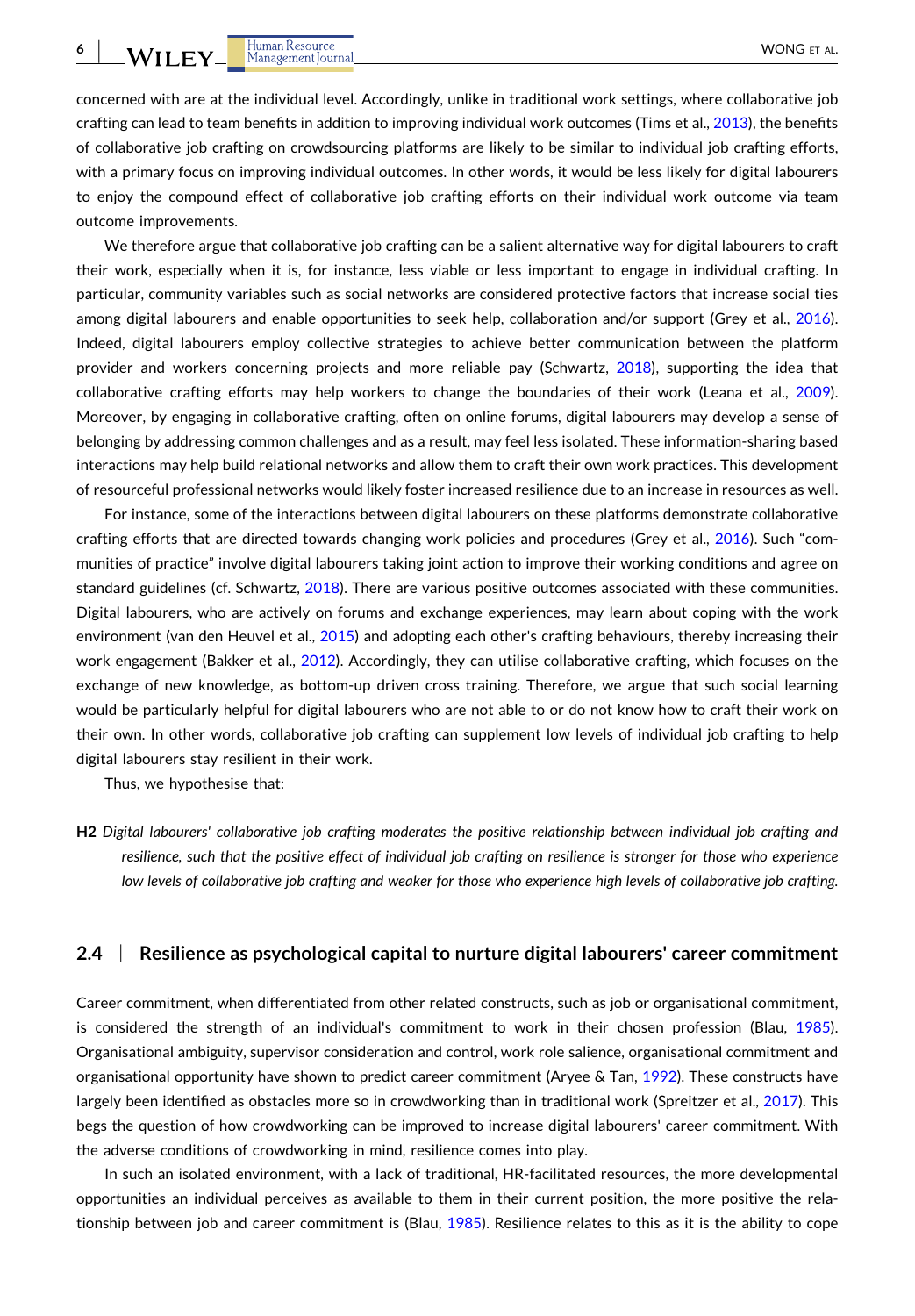with and endure job demands (Kossek & Perrigino, [2016](#page-17-0)) likely via job crafting practices to foster an alignment of job ideals and realities, to make up for the lack of HR support.

Accordingly, job crafting aimed at better job person fit helps to foster career commitment (Berg et al., [2008\)](#page-16-0). It is important to consider resilience as the underlying mechanism enabling this effect, especially for crowdworking, which is often not regarded as a career. Research suggests that resilience is a protective factor in career development and enhances the ability to adapt to changing environments (Ferrari et al., [2017\)](#page-16-0). Because digital labourers are not categorised as employees, they often experience uncertainty concerning employment relationships and how this type of work will further develop (Spreitzer et al., [2017](#page-17-0)). Handling flexibility resulting from this nonstandard work is largely dependent on personal resources, as digital labourers often need to take care of their own training and development in light of little organisational support (Vincent, [2016](#page-17-0)). With stronger resilience, digital labourers are more likely abled to and willing to adapt to the uncertainty and flexibility of crowdwork and are more likely to stay committed to crowdworking. Hence, as illustrated in Figure [1](#page-7-0), we hypothesise:

**H3** *Resilience mediates the moderated relationship between individual‐ and collaborative‐job crafting and career* commitment in crowdwork such that digital labourers who experience high individual- or collaborative-job crafting *will experience higher resilience and subsequently experience higher career commitment.*

### **3** <sup>|</sup> **METHODS**

### **3.1** <sup>|</sup> **Samples and procedure**

This study is based on a two-wave, time-lagged survey of 334 digital labourers from MTurk. Specifically, we employed a time‐lagged design in which the dependent variable (i.e., career commitment) was measured twice with 1 year in between. Research with time‐lagged design in the management discipline has primarily chosen time lags varying between 1 month and 1 year. As our study focuses on career commitment, we have chosen a longer time frame as a proxy to filter out individuals who may have engaged in platform work for non-work reasons, such as to kill time. More importantly, we aimed to have a time lag that reduces problems related to common‐method bias (Podsakoff et al., [2003\)](#page-17-0) and ensures a reasonable time period in which digital labourers' proactive job crafting may have been integrated with their crowdwork routine. Time-one data were collected in November 2016 with 484 respondents. The Time‐two survey was posted in October 2017 to those who had completed the Time‐one survey, of which, 334 digital labourers completed both, giving a response rate of 69% for the Time-two data collection. Of the 334 digital labourers, 48.5% were male and 51.5% were female. On average, they were 40 years old and had more than one child. Additionally, on average they had been working on MTurk for 2.2 years, spending 20.9 h weekly there, and had more than one part-time job. A total of 44.7% of the respondents had obtained a 4-year bachelor degree, followed by the respondents who had some college education (31.7%), high school degree (12.3%), master degree (9.2%), doctorate degree (1.4%) and less than high school education (0.7%).

### **3.2** <sup>|</sup> **Measures**

The independent variable (individual job crafting), the moderating variable (collaborative job crafting), and control variables (age, gender, education, platform tenure, number of underage children in the household, number of part time jobs and subjective well‐being) were measured with the Time‐one survey. The mediating variable (resilience) was measured with the Time-two survey. Lastly, as a time-lagged design, the dependent variable (career commitment) was measured at both Time‐one and Time‐two.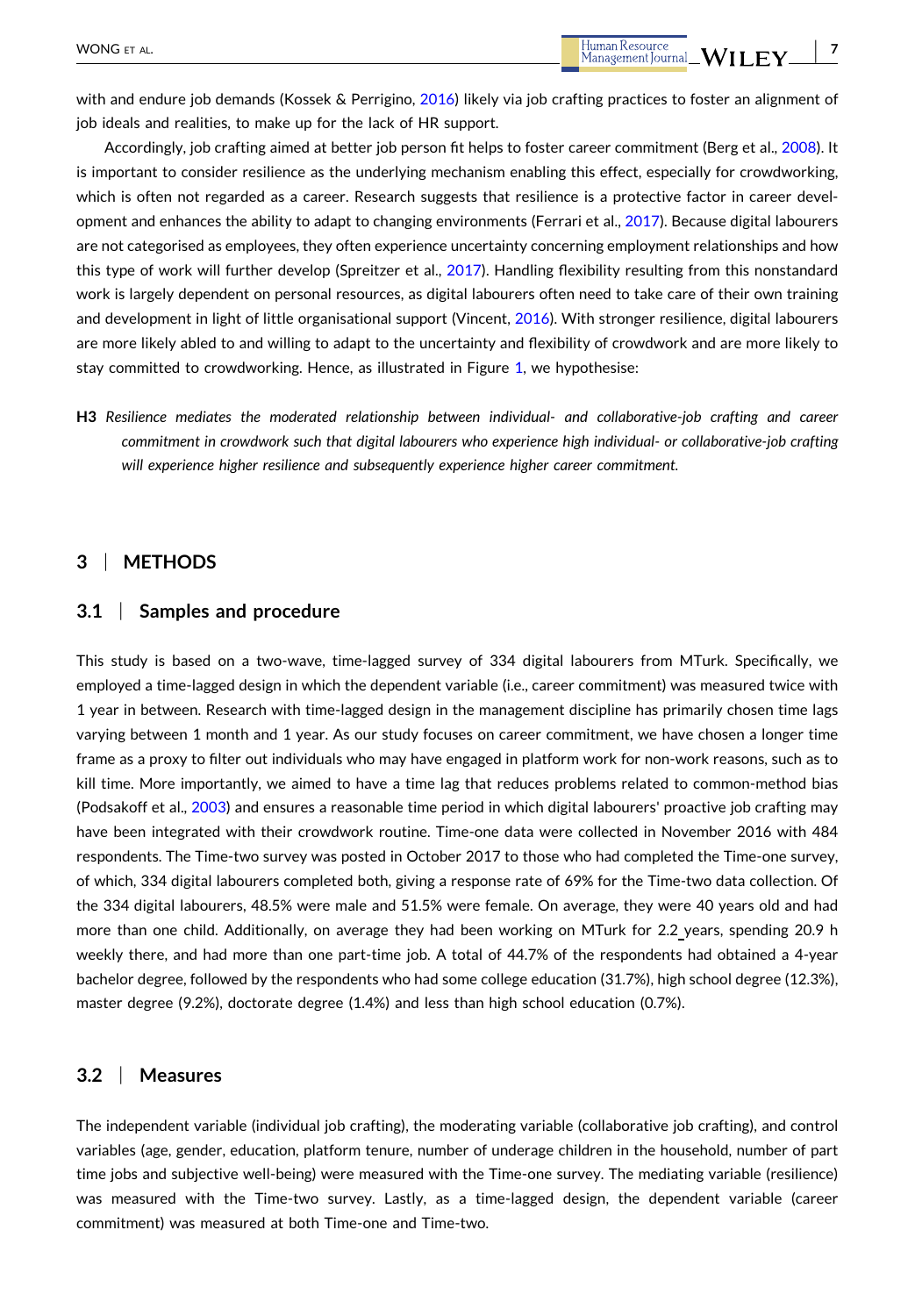<span id="page-7-0"></span>

**FIGURE 1** Conceptual model

# 3.2.1 <sup>|</sup> Individual job crafting (Time 1)

We adapted Leana et al.'s [\(2009\)](#page-17-0) six-item individual job crafting scale. We asked the participants to indicate the frequency at which they engaged in six job crafting behaviours on their own, such as "I introduce new approaches on my own to improve my work at MTurk", on a five‐point Likert scale ranging from one (never) to five (everyday). The items had a Cronbach's *α* for reliability of 0.84. The coefficient alpha reported in Leana et al.'s [\(2009\)](#page-17-0) study was 0.79.

# 3.2.2 <sup>|</sup> Collaborative job crafting (Time 1)

Leana et al.'s [\(2009\)](#page-17-0) six-item collaborative job crafting scale uses a similar six items for the individual job crafting scale. However, instead of asking the participants to indicate the frequency with which they craft their work on their own, we asked them to indicate the frequency with which they engaged in these activities in collaboration with other digital labourers. A sample item is "I work together with the MTurk community to introduce new approaches to improve my work at MTurk". The participants were asked to indicate one (never) to five (everyday). In this study, the scale had a Cronbach's *α* of 0.95 and it was 0.89 in Leana et al.'s [\(2009\)](#page-17-0) study.

# 3.2.3 <sup>|</sup> Resilience (Time 2)

We measured resilience using Campbell-Sills and Stein's [\(2007\)](#page-16-0) 10-item Connor–Davidson resilience scale (CD‐RISC), which was modified from the original 25‐item CD‐RISC scale (Connor & Davidson, [2003\)](#page-16-0). We asked participants to indicate their experiences on items, such as "I can achieve goals despite obstacles" on a five‐point Likert scale ranging from one (not at all) to five (extremely). The Cronbach's *α* coefficient was 0.93 in the current study, and it was 0.85 in Campbell-Sills and Stein's [\(2007\)](#page-16-0) study.

# 3.2.4 <sup>|</sup> Career Commitment (Time 1 and 2)

We adapted the eight-item career commitment scale developed by Gould [\(1979a\)](#page-16-0) to ascertain the extent to which a digital labourer's career is a central part of their identity. The respondents were asked to indicate their agreement ranging from one (strongly disagree) to five (strongly agree) on items such as "If I could get another job different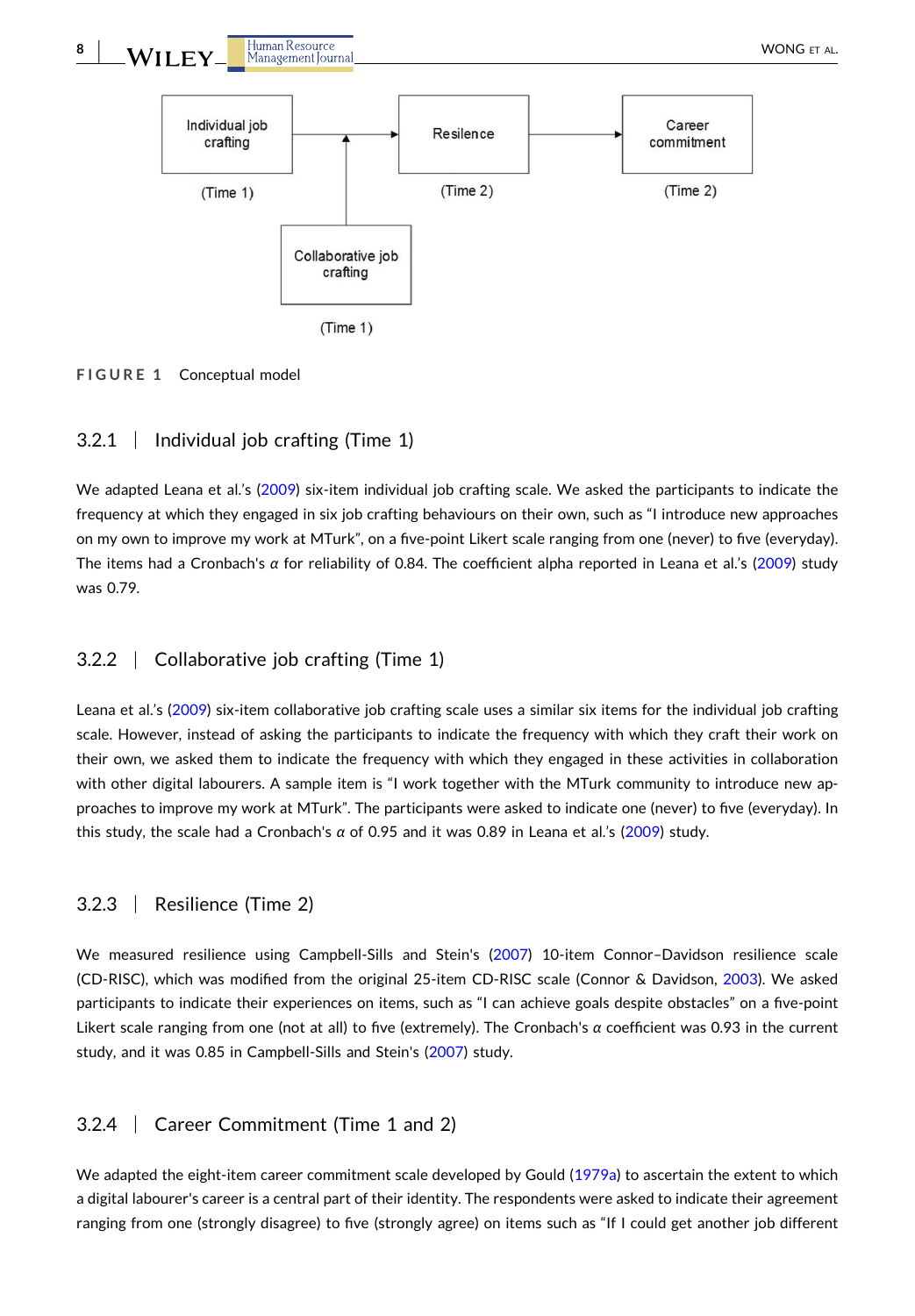- **9**

from being a digital labourer and paying the same amount, I would probably take it (a reversed item)". One item, which was "I spend a significant amount of personal time reading materials posted at MTurk related forums" was removed because of low reliability. The remaining items had a Cronbach's *α* of 0.73 at Time 1 and 0.76 at Time 2. The coefficient α found in Gould's [\(1979b\)](#page-16-0) study was 0.83.

# 3.2.5 <sup>|</sup> Control variables (Time 1)

Given that prior research has shown socioeconomic status relates to individual perceptions of life quality (Andrews & Withey, [2012\)](#page-16-0), we controlled for age, gender, education, crowdwork tenure, number of underage children in the household, number of part-time jobs and subjective well-being at Time 1. Age, number of part-time jobs, and number of children in the household were measured in true numbers. For education, we asked the participants to indicate their highest educational attainment ranging from one (less than high school) to seven (doctorate degree). For crowdwork tenure, we asked the participants to indicate the number of years that they had been working for MTurk, namely: 1 (less than 1 year), 2 (1–2 years), 3 (2–3 years), 4 (3–4 years) and 5 (more than 5 years).

### 3.2.6 <sup>|</sup> Subjective well‐being (Time 1)

We measured digital labourers' subjective well-being as a control variable to consider the potential influence that their well-being may have on their resilience. Diener et al.'s ([1985](#page-16-0)) five-item Satisfaction with Life Scale (SWLS) was used. We asked the participants to respond to, for example, "I am satisfied with my life" (Diener et al., [1985](#page-16-0)) using a five‐point Likert scale ranging from one (strongly disagree) to five (strongly agree). The scale had a Cronbach's *α* of 0.91. The coefficient alphas found from previous studies using SWLS ranged from 0.79 to 0.89 (Pavot & Diener, [1993\)](#page-17-0)**.**

# **3.3** <sup>|</sup> **Analytic procedure**

To avoid potential multicollinearity between the independent and moderating variables and their interaction term, we centred these two variables using their means (Aiken & West, [1991\)](#page-16-0). Hypothesis 1 posits that digital labourers' individual job crafting behaviours will be positively related to their resilience. The hypothesis is supported if the regression coefficient between individual job crafting behaviour and resilience is positive and significant. Hypothesis 2 posits that digital labourers' collaborative job crafting behaviour will moderate the positive relationship between individual job crafting and resilience such that the positive effect of individual job crafting on resilience is stronger for those who experience low levels of collaborative job crafting and weaker for those who experience high levels of collaborative job crafting. The moderating hypothesis is supported if the interaction term is negative and significant. We applied Dawson's ([2014](#page-16-0)) procedure to examine the simple slopes at high and low levels of digital labourers' collaborative job crafting behaviour.

Hypothesis 3 predicts that resilience will mediate the moderated relationship between individual job crafting, collaborative job crafting and career commitment. We followed Hayes' [\(2015\)](#page-16-0) recommended procedure using PROCESS analyses and examined the index of moderated mediation and the different conditional indirect effect of individual job crafting on career commitment via resilience across low and high levels of collaborative job crafting. Hypothesis 3 is supported if the index of moderated mediation is negative and significant and the conditional indirect effects between individual job crafting and career commitment via resilience displays differences across low and high levels of collaborative job crafting. In addition to the scales we measured to test our conceptual model, we asked participants open‐ended questions to describe the activities they did on their own and/or with others in order to modify their work routines or the ways they interact with others at MTurk.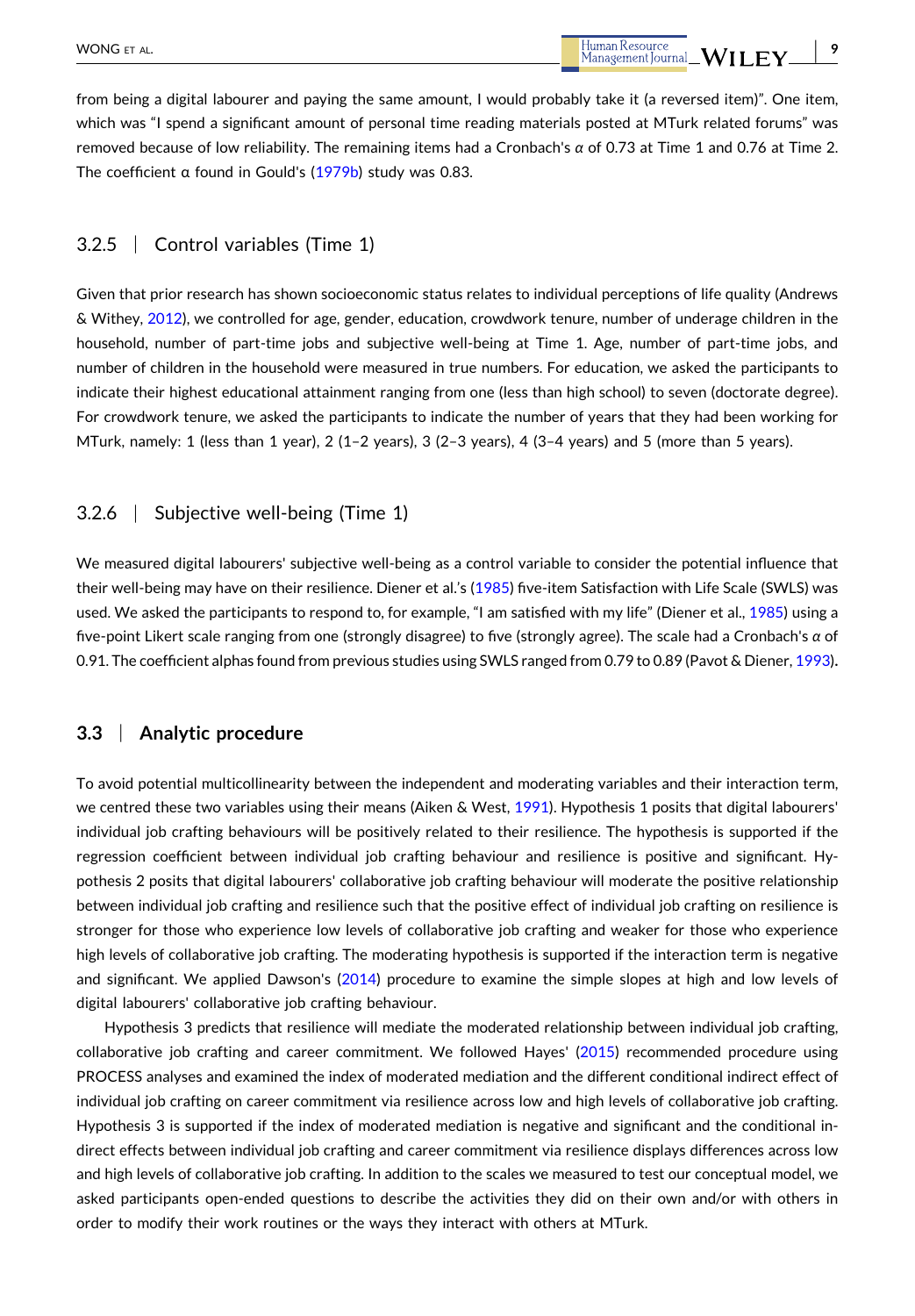**10**

# **4** <sup>|</sup> **RESULTS**

Descriptive statistics including means, bivariate correlations and Cronbach's alphas for all variables studied are shown in Table [1](#page-10-0). The bivariate correlations indicate that female  $(r = 0.14, p < 0.05)$  digital labourers with higher education (*r* = 0.16, *p* < 0.05) and with fewer underage children (*r* = −0.27, *p* < 0.01) reported higher subjective well-being at Time 1. Moreover, digital labourers' age is negatively correlated with collaborative job crafting (*r* = −0.19, *p* < 0.01) but positively correlated with career commitment (*r* = 0.16, *p* < 0.01) at Time 1. Female (*r* = 0.26, *p* < 0.01) digital labourers who had fewer underage children in the household (*r* = −0.21, *p* < 0.01), as well as digital labourers who experienced higher subjective well‐being (*r* = 0.28, *p* < 0.01), and individual job crafting reported higher career commitment  $(r = 0.21, p < 0.01)$  at Time 1. On the other hand, digital labourers who had fewer part time jobs at Time 1 reported higher career commitment at Time 2 (*r* = −0.12, *p* < 0.05). Resilience is positively correlated with digital labourers' individual job crafting behaviour at Time 1 (*r* = 0.17, *p* < 0.05) and their career commitment at Time 2 ( $r = 0.20$ ,  $p < 0.05$ ).

# **4.1** <sup>|</sup> **Confirmatory factor analyses (CFA) results**

Next, we conducted CFA with maximum likelihood estimation procedures using AMOS. The expected five‐factor solution (individual job crafting, collaborative job crafting, resilience, career commitment and well‐being) displayed an adequate fit with the data  $(\chi^2~[517] = 940.92$ , CFI = 0.87, RMSEA = 0.05). The confidence interval for the RMSEA is between 0.045 (lower limit) and 0.055 (upper limit), with 0.045 being the most optimistic estimate and 0.055 the most pessimistic estimate. Both estimates indicate a good fit.

We tested alternative nested models to examine whether a more parsimonious model achieved an equivalent fit. A four-factor solution forcing resilience and career commitment on the same factor yielded a poorer fit,  $\chi^2$  $[521] = 1195.26$ , CFI = 0.79, RMSEA = 0.06. The same applied to the three-factor solution with resilience, career commitment and individual job crafting loading on the same factor,  $\chi^2$  [524] = 2078,16, CFI = 0.52, RMSEA = 0.09. The two factor solution with all variables loading on one factor except for well-being also indicated a poor fit  $\chi^2$  $[526] = 2174.94$ , CFI = 0.49, RMSEA = 0.09. Lastly, the model with all latent variables loading on the same factor vielded the poorest fit ( $\chi^2$  [527] = 2677,26, CFI = 0.34, RMSEA = 0.11). We also consulted the chi-square change (calculated in MPlus with MLMV estimator) (see Table [2](#page-11-0)).

The results from the  $\chi^2$  difference test indicate that the five-factor solution should be adopted since the chi-square change yielded a significant p value (see Table [2](#page-11-0)), meaning the five-factor solution fits the data better. The CFI change also supports the five‐factor solution. Cheung and Rensvold ([2002](#page-16-0)) suggest values of CFI change ≤−0.01 indicate that the null hypothesis of invariance should not be rejected. Adhering to these criteria, the results support the five-factor solution, the CFI change is larger than -0.01 and yields a higher CFI than the four-factor solution (see Table [2\)](#page-11-0).

# **4.2** <sup>|</sup> **Hypotheses testing**

Hypothesis 1 proposed that individual job crafting is positively associated with digital labourers' resilience. We regressed resilience on individual job crafting together with the control variables. As shown in Table [2](#page-11-0), digital labourers' individual job crafting activities reported at Time 1 were positively and significantly related to their resilience reported at Time 2 (0.18, *p* < 0.01). Hypothesis 1 is therefore supported. To exemplify digital labourers' job crafting activities, we selected some of the quotes from the participants from our survey study. For instance, a 34-year-old participant said, "I have created my own MTurk scrapper to assist with finding work and making sure I can pick it up better. This modified my routine to make things more streamlined." In addition, for example,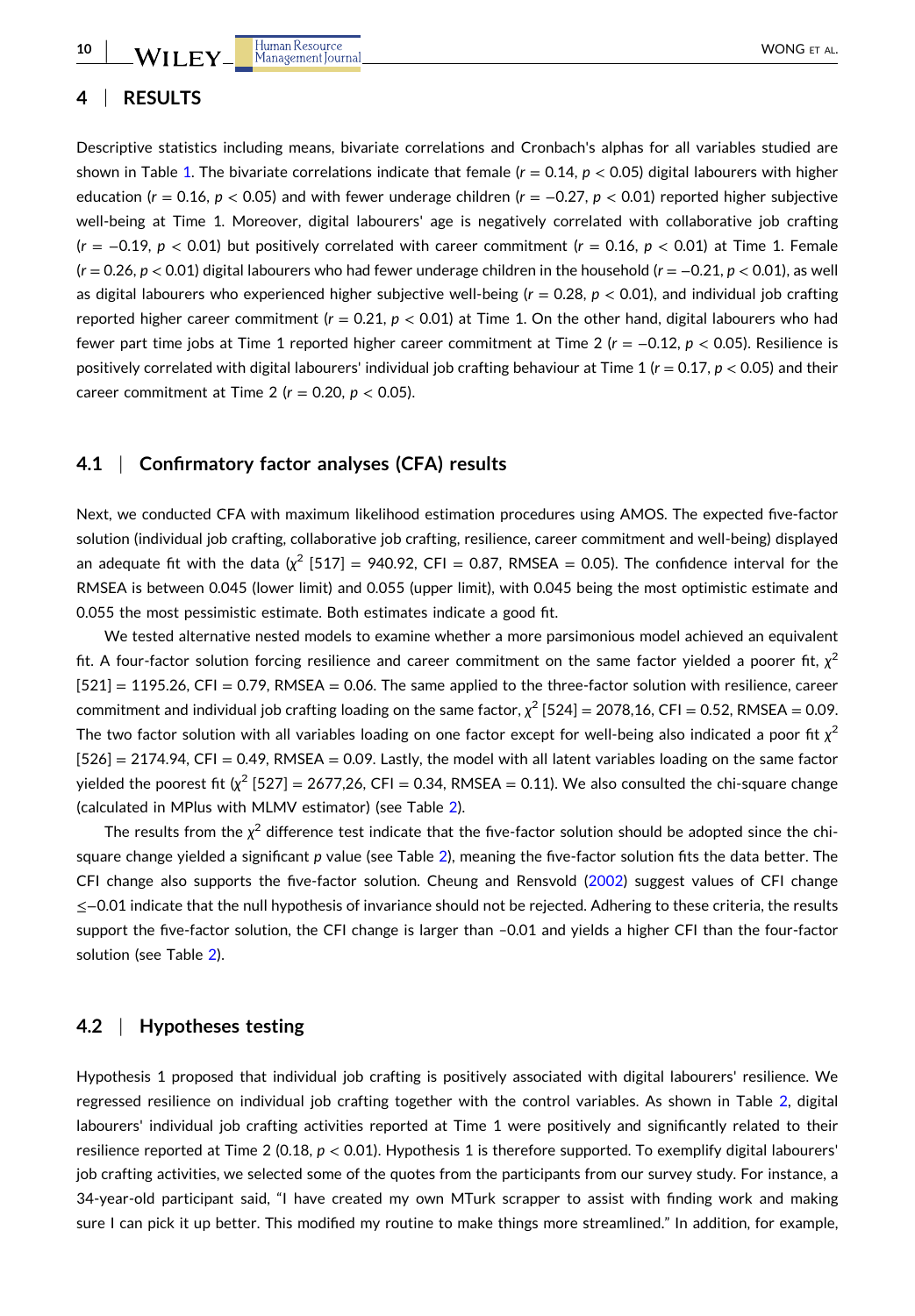- **11**

| <b>Variables</b>                                  | Mean SD |               | $\mathbf{1}$   | $\overline{2}$    | 3                        | $\overline{4}$    | 5          | 6               | $\overline{7}$ | 8       | 9               | 10 |
|---------------------------------------------------|---------|---------------|----------------|-------------------|--------------------------|-------------------|------------|-----------------|----------------|---------|-----------------|----|
| 1. Age $a$                                        |         | 35.98 10.95 - |                |                   |                          |                   |            |                 |                |         |                 |    |
| 2. Platform<br>tenure <sup>a</sup>                | 2.24    | 1.20          | 0.04           | $\qquad \qquad -$ |                          |                   |            |                 |                |         |                 |    |
| 3. Number of<br>children <sup>a</sup>             | 1.62    |               | $0.49 -0.15**$ | 0.03              | $\overline{\phantom{a}}$ |                   |            |                 |                |         |                 |    |
| 4. Number of<br>part time<br>$i$ obs <sup>a</sup> | 1.21    |               | $2.33 - 0.05$  | 0.01              | 0.03                     | $\qquad \qquad -$ |            |                 |                |         |                 |    |
| 5. Subjective<br>well-being <sup>a</sup>          | 3.24    |               | $1.08 - 0.02$  | 0.04              | $-0.27**$ -0.06          |                   | (0.91)     |                 |                |         |                 |    |
| 6. Individual job<br>crafting <sup>a</sup>        | 2.40    |               | $0.86 - 0.04$  | 0.08              | $-0.02$                  | $-0.00$           | 0.07       | (0.84)          |                |         |                 |    |
| 7. Collaborative<br>job crafting <sup>a</sup>     | 1.54    |               | $0.86 -0.19**$ |                   | $0.15***$ -0.02          | $-0.04$           | $0.10^{+}$ | $0.60**$ (0.95) |                |         |                 |    |
| 8. Career<br>commitment <sup>a</sup>              | 3.55    | 0.75          | $0.16***$      | 0.03              | $-0.21***$ -0.07         |                   | $0.28***$  | $0.21***$       | 0.05           | (0.73)  |                 |    |
| 9. Career<br>commitment <sup>b</sup>              | 3.15    | 0.80          | 0.06           | $-0.03$           | $-0.03$                  | $-0.12*$          | 0.07       | 0.09            | 0.07           | 0.04    | (0.76)          |    |
| 10. Resilience <sup>b</sup>                       | 4.04    |               | $0.77 - 0.06$  | $-0.08$           | 0.07                     | 0.09              | $-0.03$    | $0.17***$       | 0.07           | $-0.05$ | $0.20**$ (0.93) |    |

<span id="page-10-0"></span>**TABLE 1** Means, standard deviations, correlations and alpha reliabilities among variables

*Note*:  $N = 334$ . Alpha coefficients are in parentheses on the diagonal.  $\frac{1}{P}$  < 0.10,  $\frac{1}{P}$  < 0.05,  $\frac{1}{P}$  < 0.01.

a Variables measured at Time‐one.

<sup>b</sup>Variables measured at Time-two.

a 59‐year‐old female participant expressed, "I actively look for work that I enjoy doing and look for work that fits well with my talents. I have become more efficient in finding work and am always looking for new work to qualify for." These illustrate that the more digital labourers consciously craft, in this case their task selection, the more they may alter the perception of their work (Kost et al., [2018](#page-17-0)), which is aligned with our quantitative results.

Next, we introduced digital labourers' collaborative job crafting activities reported at Time 1 and its interaction with individual job crafting behaviour to the regression model to examine the two-way interaction posited in Hypothesis 2. The results, depicted in Table [2,](#page-11-0) reveal that collaborative job crafting was positively related to resilience, but the direct relationship was not significant  $(0.12, p > 0.10)$ . However, the interaction between individual‐ and collaborative‐job crafting was significant and negative (−0.12, *p* < 0.05), as expected. We further inspected the two‐way interaction pattern by testing the simple slopes at high and low levels of digital labourers' collaborative job crafting (cf., Dawson, [2014\)](#page-16-0). Research scholars on moderation testing has increasingly warned against the use of one standard deviation as a default. This is because one standard deviation above and below the values of the moderator are arbitrary values that may or may not represent the relationships being tested (Dawson, [2014\)](#page-16-0). Rather, method scholars strongly advise to choose meaningful values of the moderator at which to evaluate their effects (Dawson, [2014](#page-16-0); Hayes, [2018\)](#page-17-0). For collaborative job crafting, similar to previous research (e.g., Tims et al., [2012\)](#page-17-0), participants in our sample reported lower ranges of collaborative job crafting efforts. This is in fact not uncommon. Despite the rising awareness around the importance of collaborative job crafting, such effort is not yet common among digital labourers. Many digital labourers still work in isolation to craft their career on the platforms. Therefore, we reduced the minimum measure −0.54 as the lower value and correspondingly +0.54 as the upper value of collaborative job crafting in testing the moderation (H2) and moderated mediation (H3) to better represent collaborative job crafting as a concept in the crowdsourcing setting.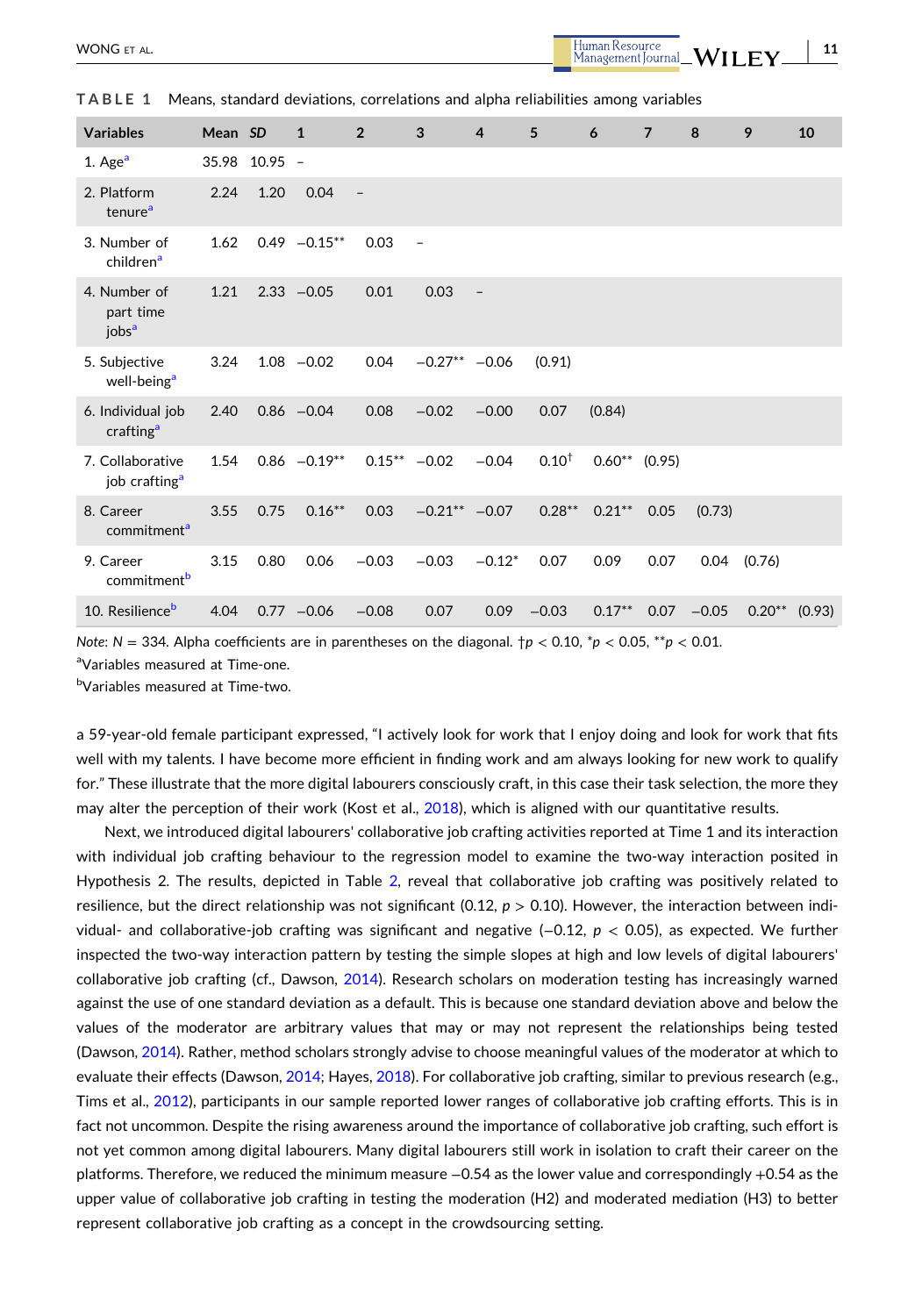| Model     | $x^2$   | Df  | p    | $\Delta \chi^2$ | $\Delta df$ | $\Delta p$ | <b>CFI</b> | <b>ACFI</b> | <b>RMSEA</b> |
|-----------|---------|-----|------|-----------------|-------------|------------|------------|-------------|--------------|
| 1 Factor  | 2677.26 | 527 | 0.00 |                 |             |            | 0.34       |             | 0.11         |
| 2 Factors | 2174.94 | 526 | 0.00 | 1458.29         | 1           | 0.00       | 0.49       | $-0.15$     | 0.09         |
| 3 Factors | 2078.16 | 524 | 0.00 | 80.6            | 2           | 0.00       | 0.52       | $-0.03$     | 0.09         |
| 4 Factors | 1195.26 | 521 | 0.00 | 1421.39         | 3           | 0.00       | 0.79       | $-0.27$     | 0.06         |
| 5 Factors | 940.92  | 517 | 0.00 | 559.27          | 4           | 0.00       | 0.87       | $-0.08$     | 0.05         |

<span id="page-11-0"></span>**TABLE 2** Model fit indices, chi‐square (Δχ<sup>2</sup> ) and CFI change (ΔCFI) statistics

As shown in Table [3,](#page-12-0) the simple slope between individual job crafting and resilience was not significant when collaborative job crafting was high (0.11,  $p > 0.10$ ). On the contrary, the simple slope of the individual job crafting – resilience relationship was significantly positive when collaborative crafting was low (0.24, *p* < 0.01), as illustrated in Figure [2](#page-13-0). The moderating patterns also matched with our prediction, supporting Hypothesis 2.

Lastly, we regressed career commitment reported at Time 2 on individual job crafting, collaborative job crafting, their interaction term, resilience, and control variables to examine the moderated mediation hypothesis (Hypothesis 3). We assessed the index of moderated mediation and the different conditional indirect effects using bootstrapping with PROCESS analyses (Hayes, [2015\)](#page-16-0). As shown in Table 2, a 95% bootstrap confidence interval for the index of moderated mediation was −0.03 and did not include zero with a lower bound of −0.07 and an upper bound of −0.01. Moreover, when collaborative job crafting was high (0.54), the indirect effect of individual job crafting on career commitment via resilience was 0.02. However, the confidence interval included zero with a lower bound of −0.02 and an upper bound of 0.07. Thus, the indirect effect was not significant when collaborative job crafting was high. On the contrary, when collaborative job crafting was low (−0.54), the indirect effect was 0.06 with a confidence interval between 0.02 and 0.12, which did not include zero. The indirect effect of individual job crafting on career commitment via resilience was positive and significant, as expected. This indicates that when collaborative job crafting is high, a digital labourer's dependence on individual job crafting in order to foster stronger resilience and subsequently, higher career commitment, decreases. Hypothesis 3 is therefore supported.

# **5** <sup>|</sup> **DISCUSSION**

We examined how digital labourers' engagement in individual job crafting and collaborative job crafting activities may intertwine to strengthen their personal resilience and subsequently, their commitment to their crowdwork career. Specifically, the more digital labourers engaged in job crafting behaviours on their own, the more they felt resilient to respond to adversity (H1). However, with low individual job crafting, digital labourers benefited from collaborating with other digital labourers to craft their work in order to strengthen their resilience (H2). In turn, digital labourers' resilience as a mediator subsequently led to higher career commitment (H3).

# **5.1** <sup>|</sup> **Theoretical contributions**

The findings of our study contribute to the literature of precarious work and job crafting in three distinct ways. First, whereas collaborative job crafting is advocated in other research, though limited, as an independent means apart from individual job crafting to proactively deal with work situations (e.g., Chen et al., [2014;](#page-16-0) Leana et al., [2009](#page-17-0)), we propose that collaborative job crafting complements individual job crafting for digital labourers to build resilience in the isolated platform work environment that often lacks traditional benefits of HR practices. In traditional work settings, individual and collaborative job crafting are conceptualised to drive outcomes at different levels,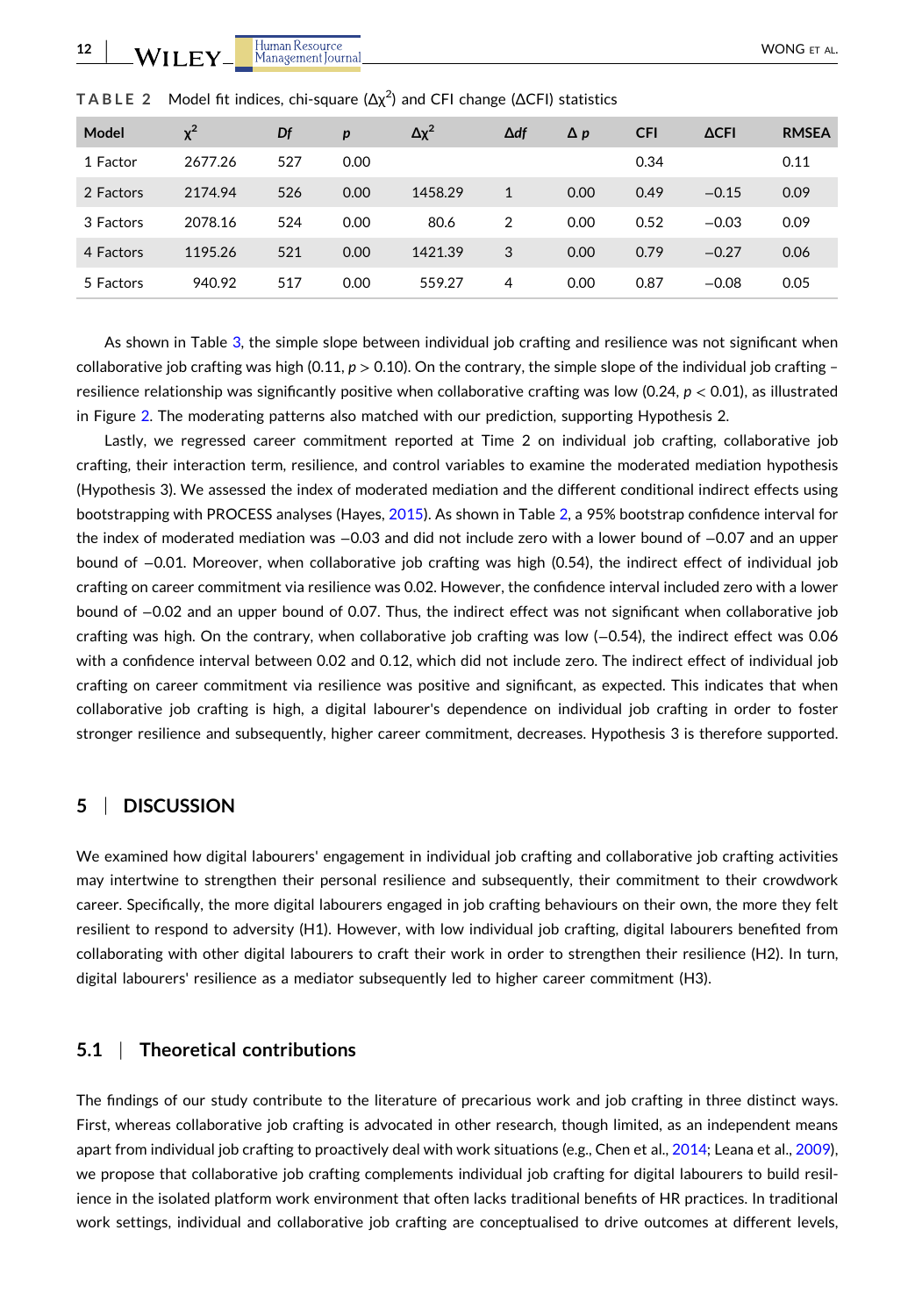#### <span id="page-12-0"></span>**TABLE 3** Regression analyses results

- **13**

| <b>Variables</b>                              | Resilience <sup>b</sup>          |                             | Career Commitment <sup>b</sup>              |
|-----------------------------------------------|----------------------------------|-----------------------------|---------------------------------------------|
| Intercept                                     | $3.92$ (0.39)**                  | $3.98(0.39)$ **             | $1.90(0.52)$ **                             |
| Age <sup>a</sup>                              | $-0.00$ (0.01)                   | $-0.00$ (0.00)              | 0.00(0.01)                                  |
| Female <sup>a</sup>                           | $-0.05(0.10)$                    | $-0.02(0.10)$               | $-0.05(0.11)$                               |
| Male <sup>a</sup>                             |                                  |                             |                                             |
| Education-less than high school <sup>a</sup>  | $1.14(0.54)$ *                   | $1.10(0.54)$ *              | $-0.33(0.60)$                               |
| Education-high school <sup>a</sup>            | $-0.01(0.14)$                    | $-0.01(0.14)$               | 0.06(0.16)                                  |
| Education-some college <sup>a</sup>           | $-0.01(0.11)$                    | $-0.03(0.11)$               |                                             |
| Education-bachelor degree <sup>a</sup>        |                                  |                             | 0.06(0.12)                                  |
| Education-professional degree <sup>a</sup>    | $-0.04(0.17)$                    | $-0.05(0.17)$               | $0.38(0.19)^*$                              |
| Education-doctorate <sup>a</sup>              | 0.49(0.44)                       | 0.51(0.44)                  | 0.14(0.49)                                  |
| Platform tenure <sup>a</sup>                  | $-0.08$ (0.04) <sup>*</sup>      | $-0.08$ (0.04) <sup>*</sup> | 0.02(0.04)                                  |
| Children <sup>a</sup>                         | 0.13(0.10)                       | 0.12(0.10)                  | 0.01(0.11)                                  |
| Number of part time jobs <sup>a</sup>         | 0.03(0.02)                       | 0.03(0.02)                  | $-0.05$ (0.02)*                             |
| Subjective well-being <sup>a</sup>            | 0.00(0.05)                       | 0.01(0.05)                  | 0.03(0.05)                                  |
| Career commitment <sup>a</sup>                | 0.03(0.07)                       | 0.02(0.07)                  | $-0.02$ (0.07)                              |
| Individual job crafting $(IJC)^a$             | $0.18(0.05)$ **                  | $0.18(0.07)^*$              | 0.02(0.08)                                  |
| Collaborative job crafting (CJC) <sup>a</sup> |                                  | 0.12(0.09)                  | 0.05(0.10)                                  |
| IJC $\times$ CJC                              |                                  | $-0.12$ (0.05) <sup>*</sup> | 0.01(0.06)                                  |
| Resilence <sup>b</sup>                        |                                  |                             | $0.26$ (0.07)**                             |
| ${\sf R}$                                     | $0.08*$                          | $0.10*$                     | $0.10*$                                     |
| $\Delta$ R                                    |                                  | $0.02*$                     | $0.02*$                                     |
|                                               | Two-way interaction slopes tests |                             | Moderated mediation                         |
|                                               | High CJC (+0.54.)                | $0.07$ (n.s.)               | Index: $-0.03$ (0.02) $[-0.07, -0.01]$      |
|                                               | Low CJC (-0.54)                  | $0.28**$                    | Conditional indirect effects                |
|                                               |                                  |                             | High CJC (+0.54): 0.02 (0.02) [-0.02, 0.07] |
|                                               |                                  |                             | Low CJC (-0.54): 0.06 (0.03) [0.02, 0.12]   |

*Note*: *N* = 334; Unstandardised coefficients and their robust standard errors are shown in each equation. For the conditional indirect effects, one standard deviation below the mean is below the minimum observed in the data for collaborative job crafting, so the minimum measurement (−0.54) was used for the conditioning instead. \**p* < 0.05,  $*$ *r* $p$  < 0.01.

a Variables measured at Time‐one.

namely individual and team outcomes respectively. However, we argue that such distinction may not apply in crowdwork settings where there is an absence of team work and where task assignments are mostly independent. Hence, the findings of our study extend the application of collaborative job crafting in the literature by supporting its complementary role for digital labourers as an alternative proactive attempt to craft one's work beside individual crafting efforts to build resilience. In particular, our findings support that individual crafting helps digital labourers feel more resilient in dealing with obstacles. The support of our two-way interaction hypothesis indicates that collaborative crafting also helps digital labourers' resilience, especially when the digital labourer's individual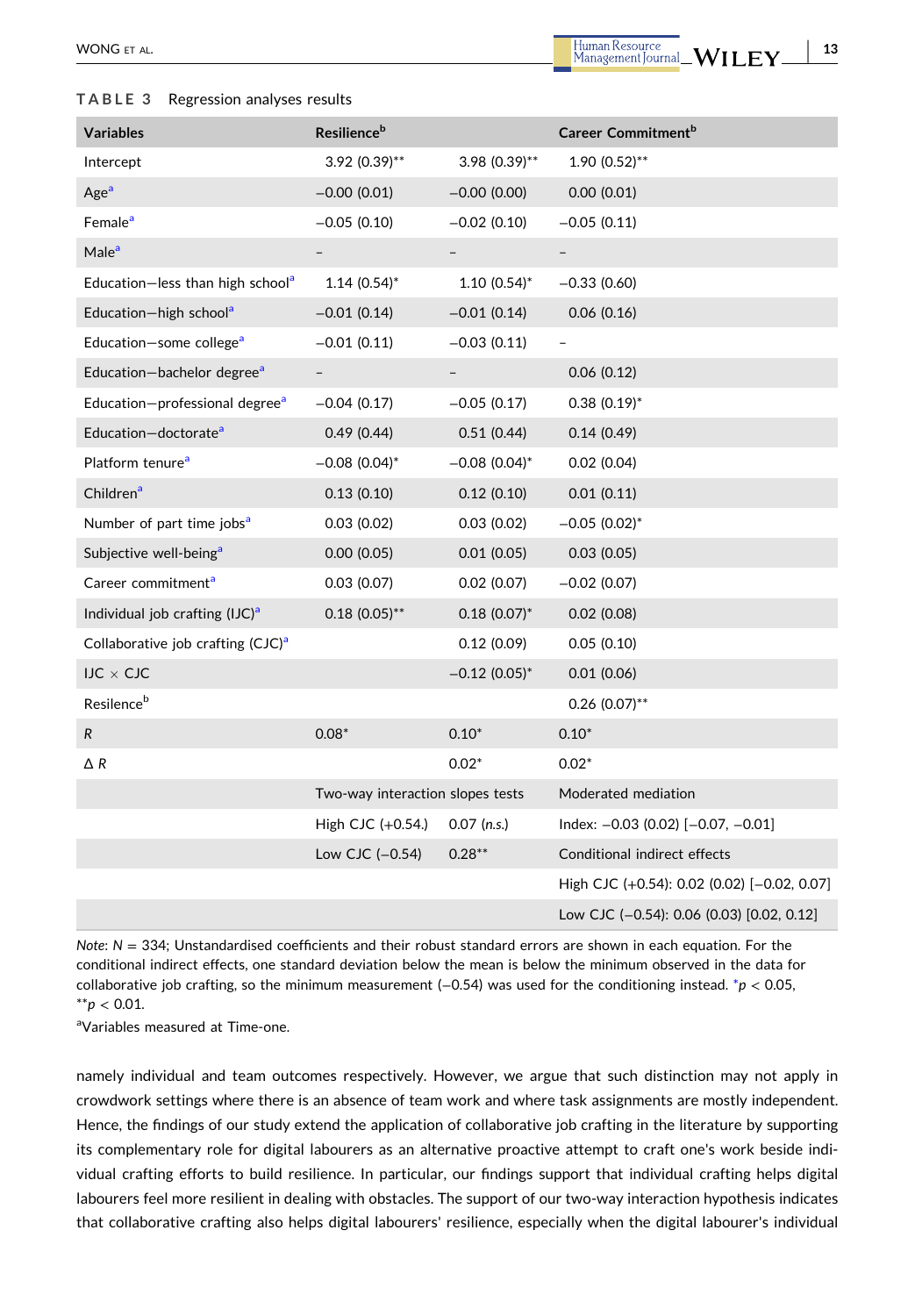<span id="page-13-0"></span>

**FIGURE 2 Two-way interaction between individual- and collaborative-job crafting in predicting digital** labourers' resilience

crafting behaviour is low. This implies that digital labourers who engage less in individually crafting their work would benefit from collaborative crafting with other digital labourers to build resilience.

Indeed, benefits of job crafting as proactive acts for personal and work outcomes, including coping with role overload (Solberg & Wong, [2016](#page-17-0)), work engagement, performance, and employability (Bakker et al., [2012](#page-16-0)), are well recognised. However, not all digital labourers are equally proactive in their personality (cf. Bakker et al., [2012\)](#page-16-0), nor do they all have equal resources and motivation to pursue proactive work behaviour (cf. Parker et al., [2010](#page-17-0)). In the case of crowdwork, there are factors that may hinder individual crafting. First, due to the precarious nature of crowdwork, digital labourers may view and be affected by this type of work negatively (Kost et al., [2018\)](#page-17-0), which tends to be detrimental to proactivity (cf. Parker et al., [2010](#page-17-0)). Second, due to the isolated work nature (Deng & Joshi, [2016\)](#page-16-0) and its lack of informal social learning and formal HR‐facilitated training and development, learning is less accessible for digital labourers. In light of these absences, a degree of creativity is required to master job crafting and online channels have to be tapped. With regard to the socially embedded aspect of job crafting, collaboratively crafting with others can compensate for workers who lack crafting skills, resources, and/or motivation individually.

Accordingly, against the precarious nature of crowdwork, our second contribution is to provide support to the importance of enabling digital labourers to engage in individual and collaborative crafting on digital platforms, as indicated in our findings. Working in isolation, as many digital labourers do, can be detrimental not only to their career commitment, but mental wellness. Our findings point to the importance of investigating individual and social factors that could cultivate individual as well as collaborative job crafting to happen. The digital labour community is known to be resourceful concerning know-how of what to do, what not to do, and where to share their experiences to make work easier and more efficient on platforms (Grey et al., [2016\)](#page-16-0). This social structure that facilitates instrumental action, such as job crafting, is considered an important source of social capital for career success (Seibert et al., [2001\)](#page-17-0). This said, our findings suggest that in mastering job crafting on their own or job crafting together with others in the community, digital labourers benefit from building stronger resilience to the adversity and isolation in the digital labour environment. This in turn enhances career commitment, which explains why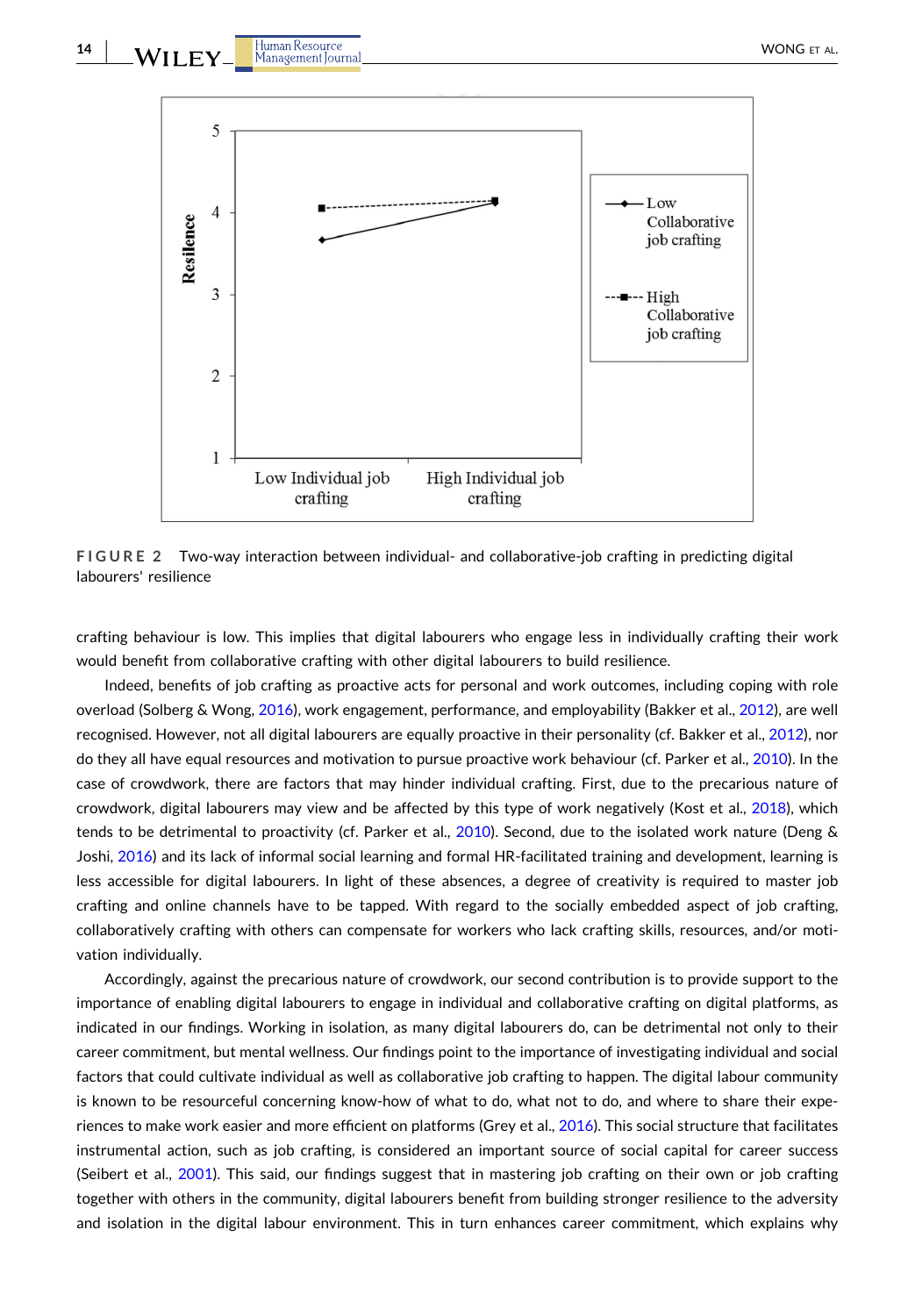digital labourers engage in the gig economy for long periods of time and may even consider it a career (Ashford et al., [2018\)](#page-16-0). In the long run this may contribute to the sustainability of the gig economy, because digital workers stay committed and gain experience by learning from other gig workers (Schwartz, [2018\)](#page-17-0). For requesters, this means an increase in the quality of work received and continued access to qualified workers. Our findings further suggest that collaborative crafting possibly replaces some functions of HRM, such as facilitating safe work environments and social support. Past research demonstrated that online communities in the gig economy also contribute to training and skill development (Schwartz, [2018\)](#page-17-0). Future research should further investigate how heavily collaborative crafting contributes to training and skill development in the gig economy. Longitudinal research is needed to explore the link between collaborative crafting, skill development, learning, training, and career progress in the gig economy. This would provide more insight into the bottom‐up approach of HRM and the role of collaborative crafting as a form of "self-organised" HRM (Kost et al., [2020\)](#page-17-0).

Third, our study provides empirical support for the positive outcomes of job crafting, in our case, building resilience and subsequently career commitment. Despite resilience often being discussed in the job crafting literature as an important mechanism to explain how job crafting through resilience may lead to desirable work outcomes (Berg et al., [2008](#page-16-0)) empirical research on this is scant, with the exception of a doctoral thesis work by Caza ([2009](#page-16-0)). As such, our results support the enquiries on the potential positive long-term effects of job crafting (Wrzesniewski & Dutton, [2001\)](#page-17-0). Some of the discussions around job crafting in the current literature are concerned with the potential short term negative effects on the organisations if the individuals do not align their crafting towards the organisational goals. In the case of crowdwork, platform organisations may not necessarily appreciate the crafting activities, especially when it comes to platform policies and conditions. However, given that retaining digital labourers is a considerable challenge for platforms (Deng & Joshi, [2016](#page-16-0)), based on our results, we argue that such crafting activities can ultimately help platforms be more sustainable in remaining attractive for digital labourers to participate. In particular, the supported moderated mediation hypothesis in this study indicates that the extent in which digital labourers command a large, tight and supportive social network as a source for collaborative job crafting, determines the likelihood of their being committed to pursuing their freelancing career.

# **5.2** <sup>|</sup> **Practical implications**

The results of this study point to the importance for platforms and labour activists to establish a supportive platform environment so that digital labourers under a relatively constrained environment may go beyond their boundaries in shaping their work. Such a bottom-up job design approach, in which individuals proactively and jointly make changes to their work (cf. Leana et al., [2009](#page-17-0)), is particularly important for digital labourers, as there is an ill-defined career development path in this precarious work environment (Spreitzer et al., [2017](#page-17-0)). Given that collaborative crafting would particularly help digital labourers who are laggards on job crafting, it is beneficial for platform organisations, in light of their restricted HR offerings, to invest in building supportive crowdwork communities and to educate digital labourers in utilising such networks to nurture their proactivity and subsequently strengthen their career commitment in the gig economy.

Moreover, while establishing a crowdwork community as a viable infrastructure is important, attention should also be paid to cultivating a knowledge sharing culture. When collaborating with others in the community by sharing one's own experiences and know‐how, there is a risk that those listening may become competitors in serving the same pull of potential clients. For some who are satisfied with their 'market' position, but in a competitive or highturnover sector, they may fear losing their good earning position or uninterested in exchanging knowledge. Indeed, research on financial rewards across various professions demonstrates that, in general, individuals at lower occupational levels with lower skill requirement and less interest-value of the work place a greater value on financial factors, as low-level skills can be easily replaced (Centres & Bugental, [1966\)](#page-16-0). Platforms may learn from research on knowledge sharing and cultivate supportive cultures, such as prosocial and mastery climate.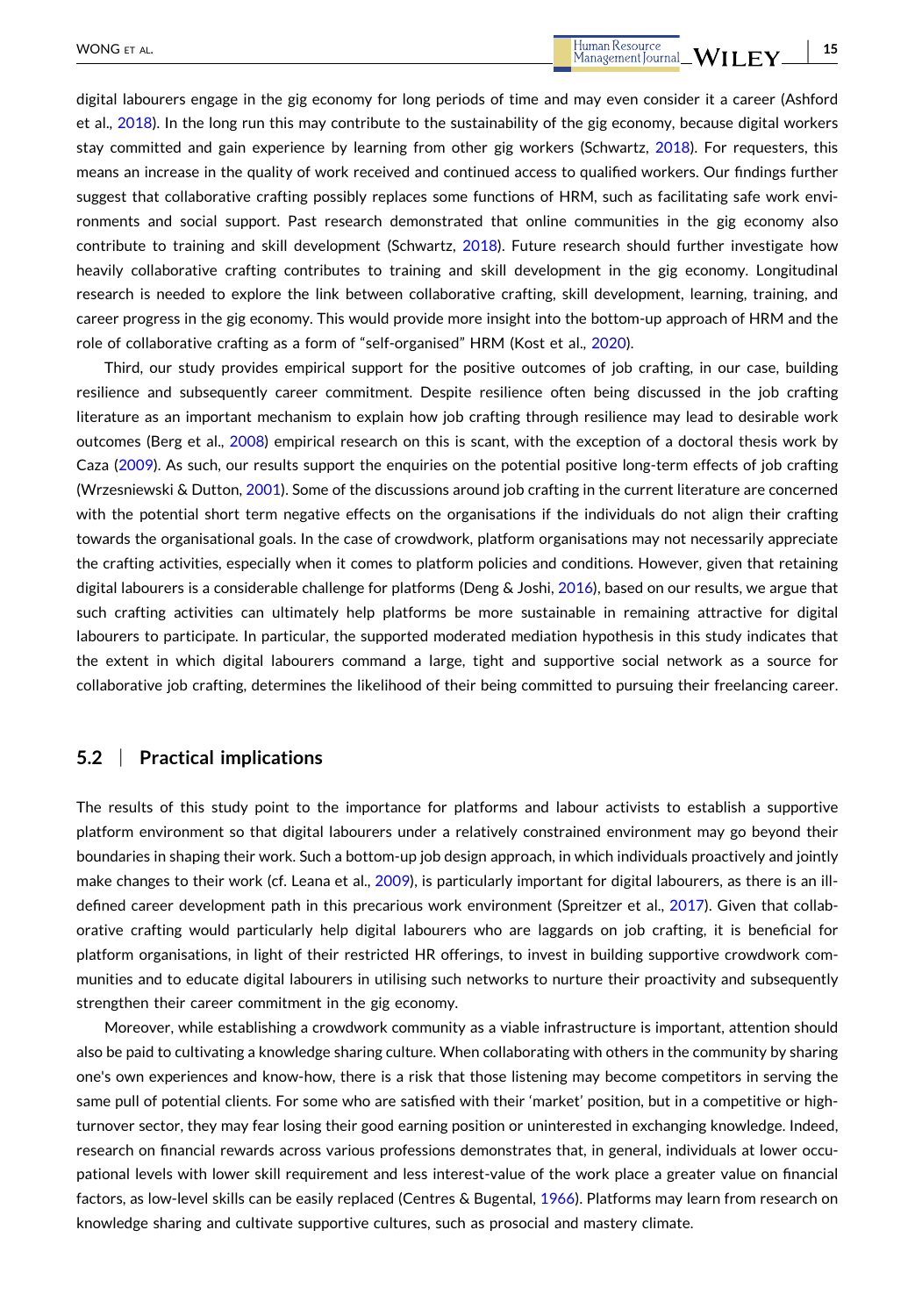**16**

# **5.3** <sup>|</sup> **Limitations**

Several limitations should be considered when interpreting our findings. First, our results could be inflated by common method biases, as all measures were self-reported by the participants. However, research supports that job crafting behaviour could be difficult to be observed by others (Berg et al., [2010](#page-16-0)). We therefore collected data on digital labourers' job crafting through self‐reported measures, in‐line with other research investigating this behaviour (Bakker et al., [2012;](#page-16-0) Solberg & Wong, [2016\)](#page-17-0). Additionally, both resilience and career commitment reflect digital labourers' perceptions, which by nature require self-rated measures. In light of these restrictions, we employed timelagged design in order to reduce the likelihood of common‐method variance among the measures (Podsakoff et al., [2003](#page-17-0)). However, in this study, while we have measured career commitment both at Time 1 and Time 2, individual and collaborative job crafting were only measured at Time 1 and resilience at Time 2. This implies that our findings did not take into consideration the potential increase/decrease of the two types of job crafting and resilience in our model. Multiple measures of all predictors are recommended for future studies. In addition, our study points to how individual and collaborative job crafting may help digital labourers to cope with the precarious work conditions of crowdwork. While the precariousness of crowdwork is well recognised (Petriglieri et al., [2019](#page-17-0)), the generalisability of the results should be considered when interpreting the implications of our study. Furthermore, although the MTurk sample is appropriate for our research question, MTurk samples should not be used without caution (Aguinis et al., [2020\)](#page-16-0). In our case, there is alignment between the desired target population (online gig workers) and the MTurk sample of our study, which increases the external validity. As such, we think our findings contribute well to ongoing discussion about this particular subtype of (piecework‐like) gig work in particular (e.g. Grey & Suri, [2019\)](#page-16-0), and to a degree to the overall ongoing discussion about platform work in general (e.g. Kellogg, Valentine, & Christin, [2020](#page-17-0)). Other facets of gig labour, those matched online but performed offline, or more self-contained forms of online freelancing, might differ in their experience in detail and potentially crafting behaviour, and thus remains to be empirically validated, but we think that the core mechanisms described in our research still apply.

Finally, data were obtained from digital labourers in a US based crowdsourcing platform, potentially limiting the generalisability of our findings to other work contexts and national cultures. However, given that most of the previous job crafting studies were conducted among service professionals, such as nurses, teachers, postal service professionals, and hotel service workers, the findings of the present study contribute to the overall generalisability of job crafting research.

# **6** <sup>|</sup> **CONCLUSION**

We hold that the proposed model and findings from this study provide a valuable extension to understanding the complementary role of individual and collaborative job crafting behaviours among other digital labourers. Our study shows that, in a digital environment, digital labourers' resilience benefits from engaging in collaborative job crafting in the digital community. This is especially true for those who do not craft their work on their own. Accordingly, we discuss how platform organisations may encourage and facilitate individual and collaborative job crafting.

#### **ACKNOWLEDGEMENT**

This research is funded by the Norwegian Research Council SAMANSVAR project "Fair Labor in the Digitized Economy" (247,725/O70).

# **DATA AVAILABILITY STATEMENT**

The data that support the findings of this study are available from the corresponding author upon reasonable request.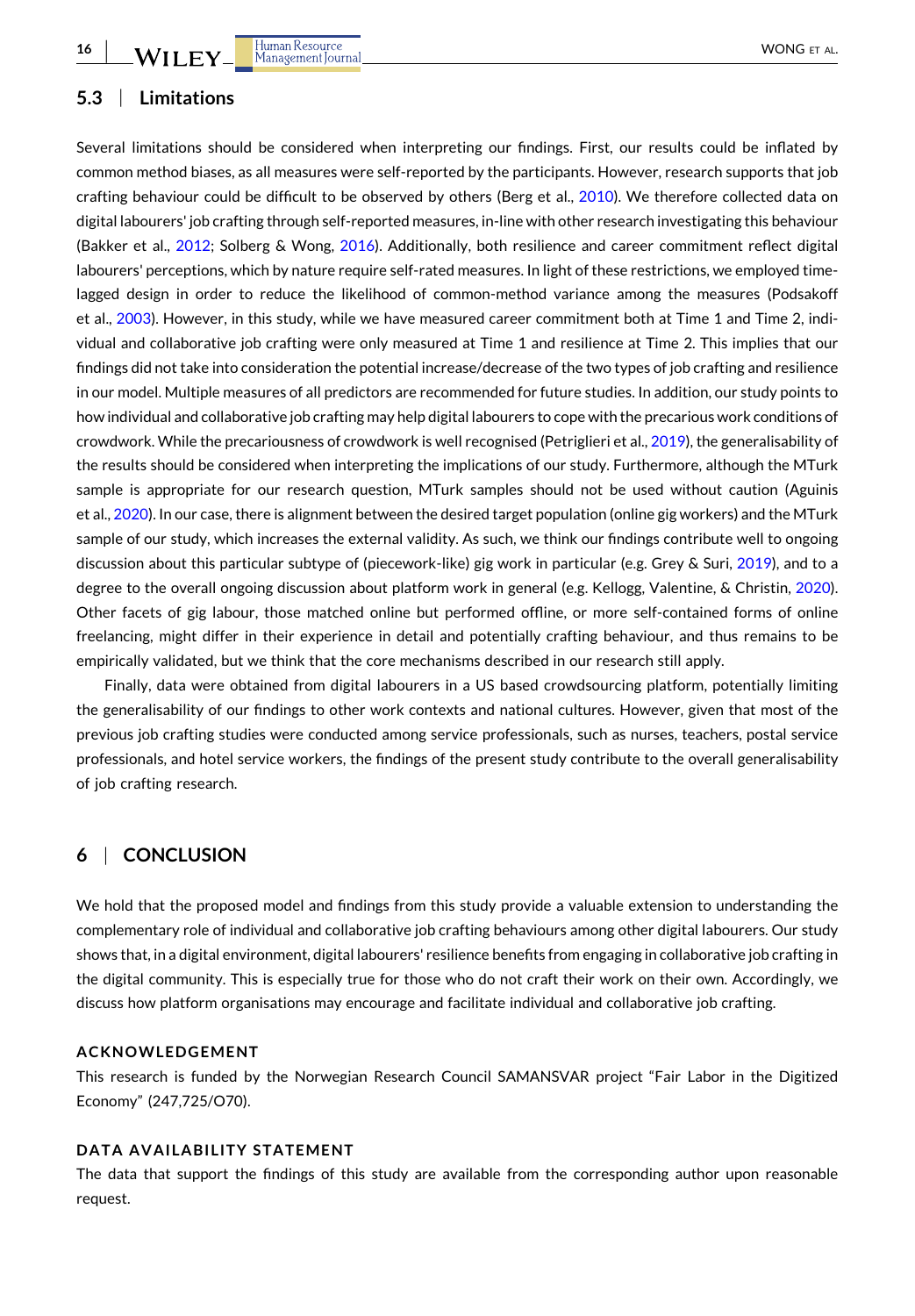- **17**

#### <span id="page-16-0"></span>**ORCID**

*Sut I Wong* <https://orcid.org/0000-0003-0663-4496> *Dominique Kost* <https://orcid.org/0000-0002-8084-5833>

#### **REFERENCES**

Aguinis, H., Villamor, I., & Ramani, R. S. (2020). MTurk research: Review and recommendations. *Journal of Management*. <https://doi.org/10.1177/0149206320969787>.

Aiken, L. S., & West, S. G. (1991). *Multiple regression: Testing and interpreting interactions*. Sage.

- Andrews, F. M., & Withey, S. B. (2012). *Social indicators of well‐being: Americans' perceptions of life quality*. Plenum Press.
- Aryee, S., & Tan, T. (1992). Antecedents and outcomes of career commitment. *Journal of Vocational Behaviour*, *40*(3), 288–305.
- Ashford, S. J., Caza, B. B., & Reid, E. M. (2018). From surviving to thriving in the gig economy: A research agenda for individuals in the new world of work. *Research in Organizational Behaviour*, *38*, 23–41.
- Bakker, A. B., Tims, M., & Derks, D. (2012). Proactive personality and job performance: The role of job crafting and work engagement. *Human Relations*, *65*(10), 1359–1378. [https://doi.org/10.1177/0018726712453471.](https://doi.org/10.1177/0018726712453471)
- Berg, J. M., Dutton, J. E., & Wrzesniewski, A. (2008). *What is job crafting and why does it matter?* [https://positiveorgs.bus.](https://positiveorgs.bus.umich.edu/wp-content/uploads/What-is-Job-Crafting-and-Why-Does-it-Matter1.pdf) umich.edu/wp‐[content/uploads/What](https://positiveorgs.bus.umich.edu/wp-content/uploads/What-is-Job-Crafting-and-Why-Does-it-Matter1.pdf)‐is‐Job‐Crafting‐and‐Why‐Does‐it‐Matter1.pdf
- Berg, J. M., Wrzesniewski, A., & Dutton, J. E. (2010). Perceiving and responding to challenges in job crafting at different ranks: When proactivity requires adaptivity. *Journal of Organizational Behaviour*, *31*(2/3), 158–186.

Blau, G. (1985). The measurement and prediction of career commitment. *Journal of Occupational Psychology*, *58*(4), 277–288.

- Bukht, R., & Heeks, R. (2017). *Defining, conceptualizing and measuring the digital economy*. Development Informatics Working Paper no. 68.
- Campbell‐Sills, L., & Stein, M. B. (2007). Psychometric analysis and refinement of the Connor‐Davidson resilience scale (CD‐RISC): Validation of a 10‐item measure of resilience. *Journal of Traumatic Stress*, *20*(6), 1019–1028.

Caza, B. B. (2009). *Experiences of adversity at work: Toward an identity‐based theory of resilience* (Unpublished doctoral dissertation). Ann Arbor, MI: University of Michigan.

Centres, R., & Bugental, D. E. (1966). Intrinsic and extrinsic job motivations among different segments of the working population. *Journal of Applied Psychology*, *50*(3), 193–197.

Chen, C.‐Y., Yen, C.‐H., & Tsai, F. C. (2014). Job crafting and job engagement: The mediating role of person‐job fit. *International Journal of Hospitality Management*, *37*, 21–28.

Cheung, G. W., & Rensvold, R. B. (2002). Evaluating goodness‐of‐fit indexes for testing measurement invariance. *Structural Equation Modeling: A Multidisciplinary Journal*, *9*(2), 233–255.

- Colbert, A., Yee, N., & George, G. (2016). The digital workforce and the workplace of the future. *Academy of Management Journal*, *59*(3), 731–739.
- Connelly, C. E., & Gallagher, D. G. (2006). Independent and dependent contracting: Meaning and implications. *Human Resource Management Review*, *16*(2), 95–106.
- Connor, K. M., & Davidson, J. R. T. (2003). Development of a new resilience scale: The Connor‐Davidson resilience scale (CD‐RISC). *Depression and Anxiety*, *18*, 76–82.
- Dawson, J. F. (2014). Moderation in management research: What, why, when, and how. *Journal of Business and Psychology*, *29*(1), 1–19.
- Deng, X. N., & Joshi, K. D. (2016). Why individuals participate in micro-task crowdsourcing work environment: Revealing crowdworkers' perceptions. *Journal of the Association for Information Systems*, *17*(10), 648–673.
- Diener, E., Emmons, R. A., Larsen, R. J., & Griffin, S. (1985). The satisfaction with life scale. *Journal of Personality Assessment*, *49*(1), 71–75.
- Dundon, T., & Rafferty, A. (2018). The (potential) demise of HRM? *Human Resource Management Journal*, *28*(3), 377–391.
- Ferrari, L., Sgaramella, T. M., Santilli, S., & Di Maggio, I. (2017). Career adaptability and career resilience: The roadmap to work inclusion for individuals experiencing disability. In K. Maree (Ed.), *Psychology of career adaptability, employability and resilience* (pp. 415–431). Springer International Publishing.
- Gould, S. (1979a). An equity‐exchange model of organizational involvement. *Academy of Management Review*, *4*(1), 53–62.
- Gould, S. (1979b). Characteristics of career planners in upwardly mobile occupations. *Academy of Management Journal*, *22*(3), 539–550.
- Grant, A. M. (2007). Relational job design and the motivation to make a prosocial difference. *Academy of Management Review*, *32*(2), 393–417.
- Grey, M. L., Suri, S., Ali, S. S., & Kulkarni, D. (2016). The crowd is a collaborative network. *Paper presented at the 19th ACM Conference on Computer‐Supported Cooperative Work & Social Computing*. San Fransico.

Grey, M. L., & Suri, S. (2019). *Ghost work: How to stop Silicon Valley from building a new global underclass*. Eamon Dolan Books. Harris, C. M., Wright, P. M., McMahan, G. C. (2019). The emergence of human capital: Roles of social capital and coordination that drive unit performance. Human Resource Management Journal. *29*(2): 162–180.

Hayes, A. F. (2015). An index and test of linear moderated mediation. *Multivariate Behavioral Research*, *50*(1), 1–22.